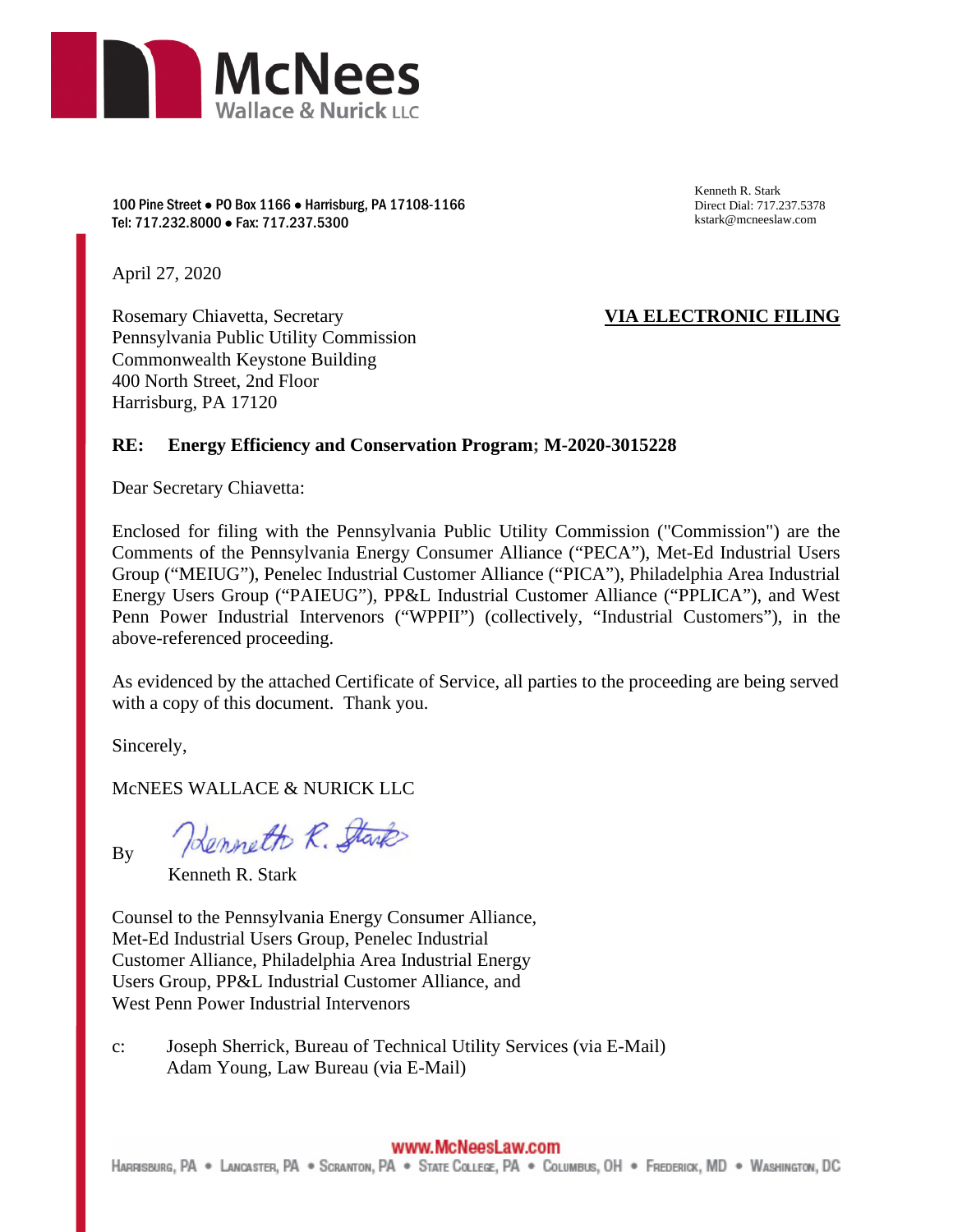#### **BEFORE THE PENNSYLVANIA PUBLIC UTILITY COMMISSION**

**Energy Efficiency and Conservation Program : Docket No. M-2020-3015228** 

# **COMMENTS OF THE PENNSYLVANIA ENERGY CONSUMER ALLIANCE, MET-ED INDUSTRIAL USERS GROUP, PENELEC INDUSTRIAL CUSTOMER ALLIANCE, PHILADELPHIA AREA INDUSTRIAL ENERGY USERS GROUP, PP&L INDUSTRIAL CUSTOMER ALLIANCE, AND WEST PENN POWER INDUSTRIAL INTERVENORS**

## **I. INTRODUCTION**

On March 12, 2020, the Pennsylvania Public Utility Commission ("PUC" or "Commission") issued its Tentative Implementation Order outlining the Commission's proposals to address the issues set forth at Section  $2806.1(a)$ <sup>1</sup> of Act 129 of 2008 ("Act 129") for establishing Phase IV of the Energy Efficiency and Conservation ("EE&C") Program.<sup>2</sup> The Tentative Implementation Order proposes to establish additional incremental reductions in electric consumption and peak demand for Pennsylvania's seven largest electric distribution companies ("EDCs"). The Commission's proposals incorporate the findings of the Act 129 Statewide Evaluator ("SWE") Energy Efficiency ("EE") and Peak Demand Reduction ("PDR") Market Potential Study Report ("SWE Report") and the Demand Response ("DR") Potential Study ("SWE DR Report"), which were released to the public on March 2, 2020.

 $1$  66 Pa. C.S. § 2806.1(a).

<sup>2</sup> *Energy Efficiency and Conservation Program*, Docket No. M-2020-3015228, Tentative Implementation Order (Mar. 12, 2020) ("Tentative Implementation Order").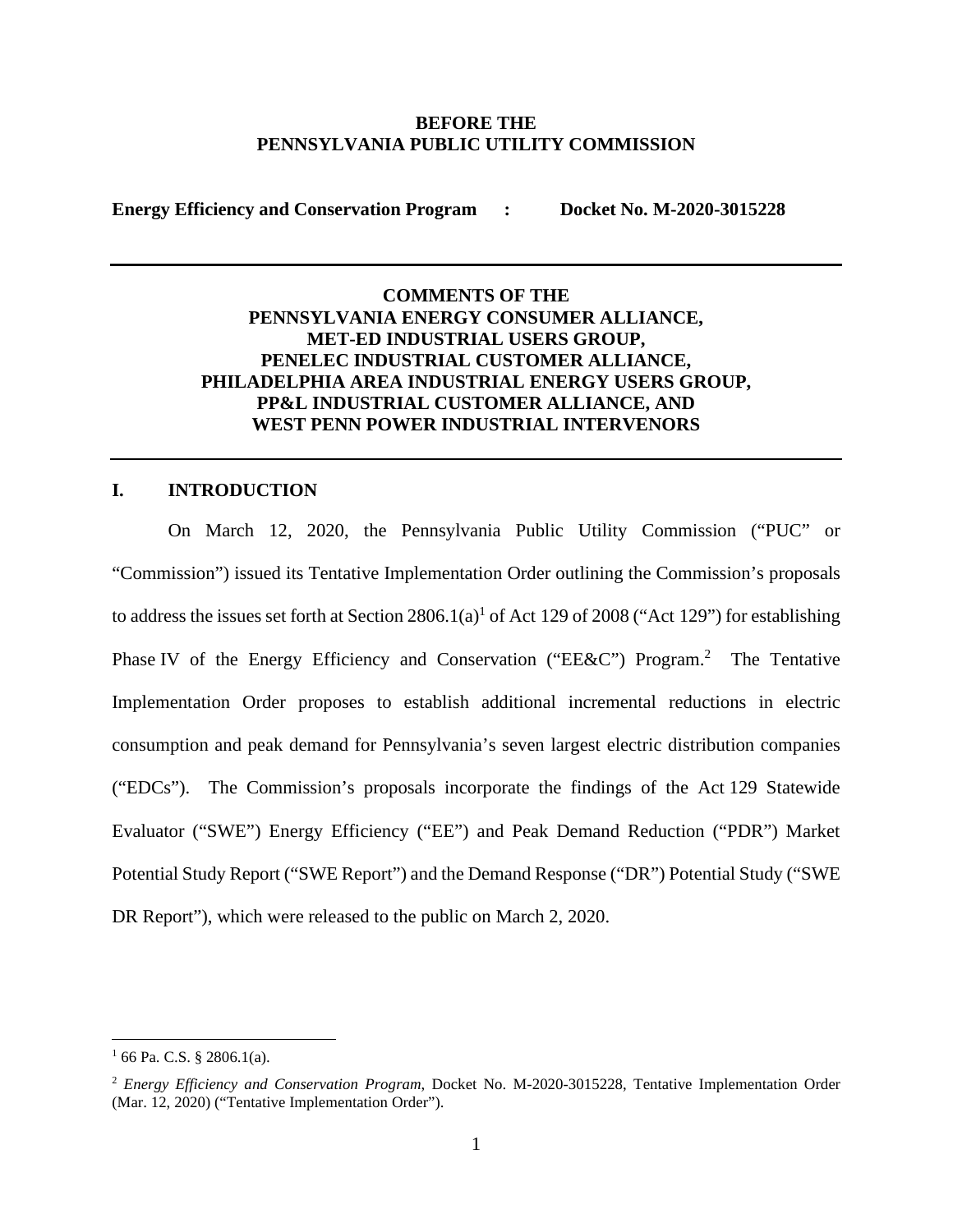The Pennsylvania Energy Consumer Alliance ("PECA"), Met-Ed Industrial Users Group ("MEIUG"), Penelec Industrial Customer Alliance ("PICA"), Philadelphia Area Industrial Energy Users Group ("PAIEUG"), PP&L Industrial Customer Alliance ("PPLICA"), and West Penn Power Industrial Intervenors ("WPPII") (collectively, "Industrial Customers") submit these Comments in response to the Tentative Implementation Order. The Industrial Customers' members include commercial, institutional, and industrial customers of electricity that have participated in various proceedings before this Commission, including the EE&C Plan proceedings for their respective EDCs. Because the cost of electricity (including regulatory costs such as EE&C surcharges) is a substantial portion of the operating budgets of the members of the Industrial Customers, the Commission's proposal to implement a Phase IV of the EE&C Program is of particular concern, especially during this current economic downturn caused by the COVID-19 pandemic ("COVID-19" or "the pandemic"). Because COVID-19 has detrimentally impacted the nation's economy and the economic well-being of businesses and consumers throughout Pennsylvania, the Industrial Customers request the Commission to delay the implementation of Phase IV by at least one year, if not longer.

If the Commission proceeds with Phase IV, the Industrial Customers request that Large Commercial and Industrial ("C&I") customer classes not be included in a Phase IV or that the Commission give large customers an opportunity to opt out of participation in Phase IV. Based on the SWE's findings, as presented in the EE and DR Studies and adopted in the Tentative Implementation Order, insufficient evidence exists to support a Phase IV EE&C program that includes EE measures for Large C&I customers. Accordingly, the Commission lacks the necessary evidentiary record to conclude that it is just and reasonable to continue to require Large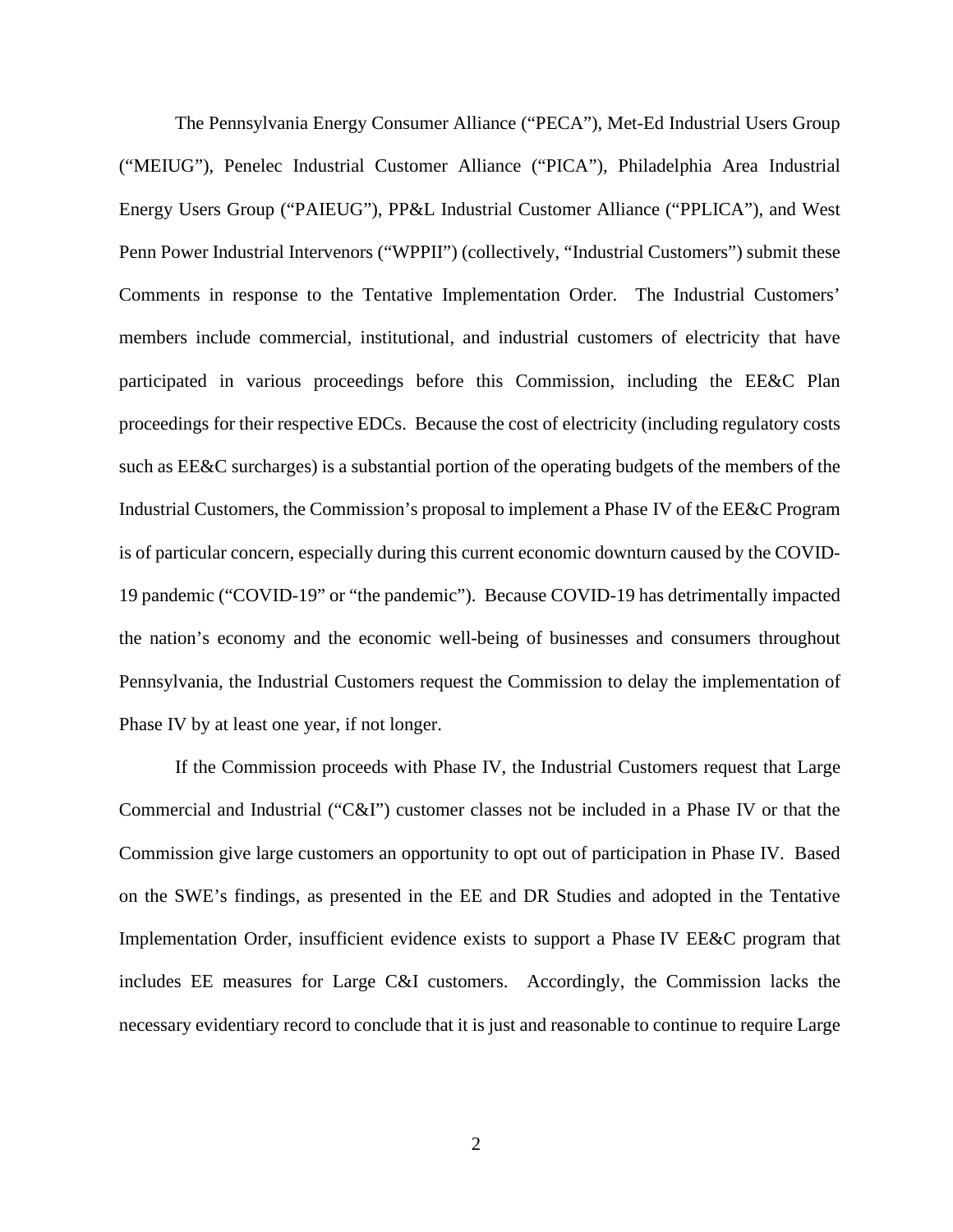C&I customers to pay the surcharges to fund Phase IV, especially when there has not been a demonstration that the benefits of participation are commensurate with program costs.

EE&C Programs have been conducted for eleven years. Many larger customers have historically derived little value from such measures at significant cost during Phases I, II, and III of the EE&C Program. The SWE's conclusions with respect to Large C&I market potential are not based on a thorough analysis of this customer sector and do not reflect the cost assumptions necessary to determine whether Large C&I programs are truly cost effective. The Commission's proposal to implement Phase IV will result in the unnecessary expenditure of Large C&I customer funds that adversely impacts businesses and their employees, consumers, and Pennsylvania's economy during a very challenging and unprecedented time.

Under Act 129, the Commission must make periodic decisions regarding whether and to what extent consumers must continue to pay for a centralized, EDC-administered energy efficiency and demand reduction program. The funding for the Act 129 programs comes from ratepayers, including all of the costs of the EDC's administrative teams, marketing and advertising, Conservation Service Provider ("CSP") payments, customer grants, SWE compensation, and all other expenses of the Act 129 programs. As a result, the Commission has a duty to evaluate whether the programs for each class are cost-effective and in the public interest. Each \$10,000 that a customer contributes to Act 129 is \$10,000 that the customer does not have for its own energy efficiency initiatives or other business needs, such as ensuring necessary cash flow during this current economic climate to avoid furloughing or laying off employees. The PUC's regulatory efforts must focus on safe and reliable service at just and reasonable rates. *See* 66 Pa. C.S. §§ 1301, 1501. Act 129 goals, while important, can be delayed for a year or longer.<sup>3</sup>

<sup>&</sup>lt;sup>3</sup> On April 22, 2020, the Industrial Energy Consumers of Pennsylvania ("IECPA") filed a Petition to Suspend Implementation of the Act 129 Phase IV Requirements and for Other Relief. *See* Docket Nos. M-2020-3015228, M-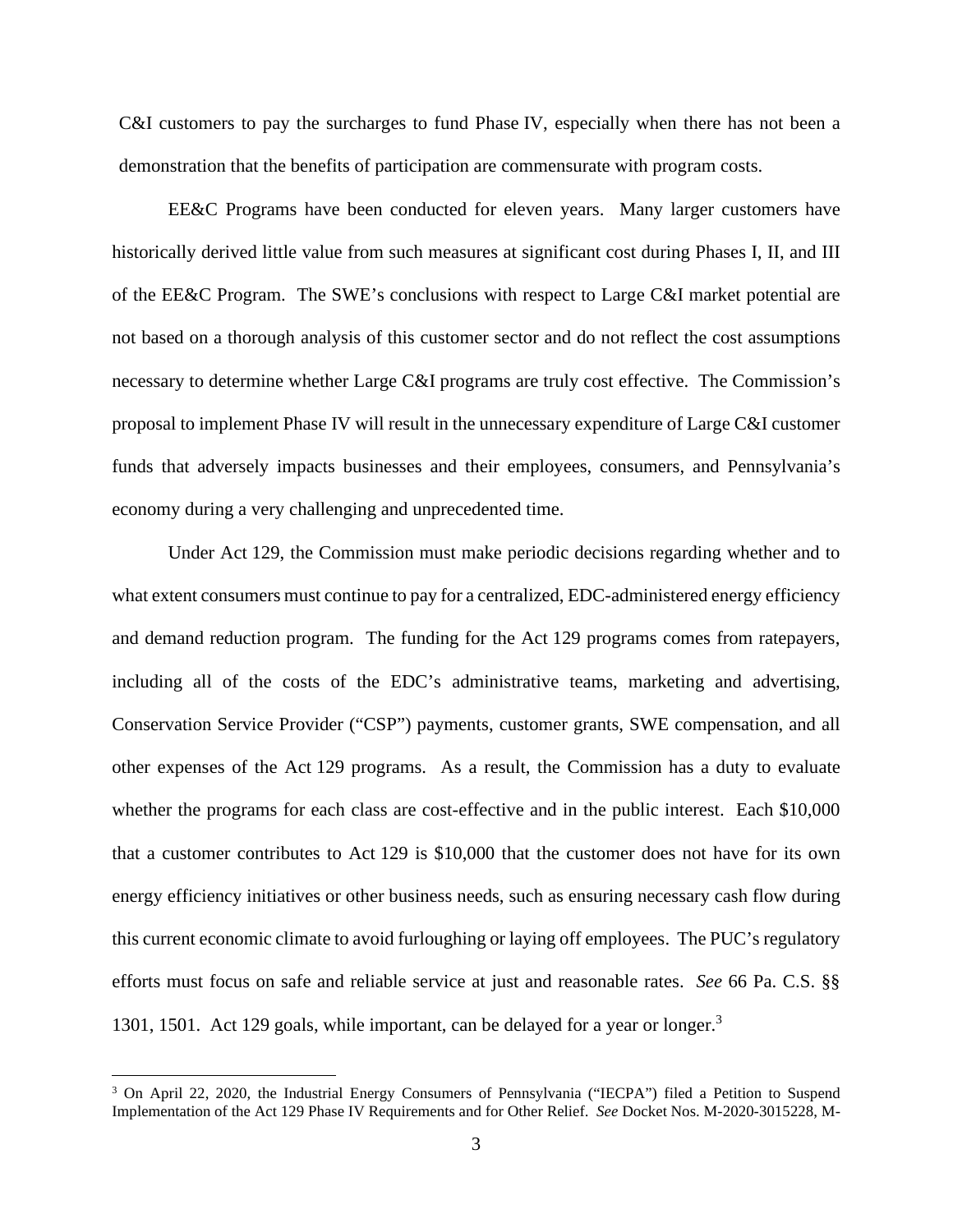The Industrial Customers urge the Commission to delay Phase IV for one year or, in the alternative, to eliminate Phase IV EE&C Program initiatives and commensurate charges for Large C&I customers. In the event, however, that the Commission proceeds with Phase IV and requires participation by Large C&I Customers, the Industrial Customers are providing substantive Comments regarding the Tentative Implementation Order proposals. Importantly, these Comments should not be construed as an endorsement of the continuation of the EE&C Plans for Large C&I customers.

#### **II. COMMENTS**

Act 129 requires that the Commission establish and adopt an energy efficiency and conservation program requiring EDCs to implement cost-effective energy efficiency and conservation plans that reduce energy demand and consumption within their service territories.<sup>4</sup> Act 129 does not expressly require or encourage the Commission to continue this program in perpetuity. In fact, Act 129 expressly states that the "reductions in consumption required by the commission shall be accomplished no later than May 31, 2017," thereby confirming that the Commission is no longer under a mandate to conduct further phases of the program.<sup>5</sup> Furthermore, when the provisions of Act 129 are read in conjunction with Sections 501 and 1301 of the Public Utility Code,<sup>6</sup> it becomes clear that the Commission has the discretion to discontinue or, at the very least, postpone the implementation of this program.

<sup>2020-3019262,</sup> and P-2020-3019562. The Industrial Customers support suspending the implementation of Phase IV and will be filing an answer in support of IECPA's petition, raising many of the points expressed in these comments.

<sup>4</sup> 66 Pa. C.S. § 2806.1

<sup>5</sup> *See* 66 Pa. C.S. § 2806.1(d).

<sup>6</sup> 66 Pa. C.S. §§ 501, 1301. Under Pennsylvania law, the PUC must read the provisions of the Public Utility Code *in pari materia* when exercising is discretionary powers. *See Shenango Twp. v. PUC*, 686 A.2d 910, 914 (Pa. Cmwlth. 1996) (citing 1 Pa. C.S. § 1932 (Statutes in pari materia)).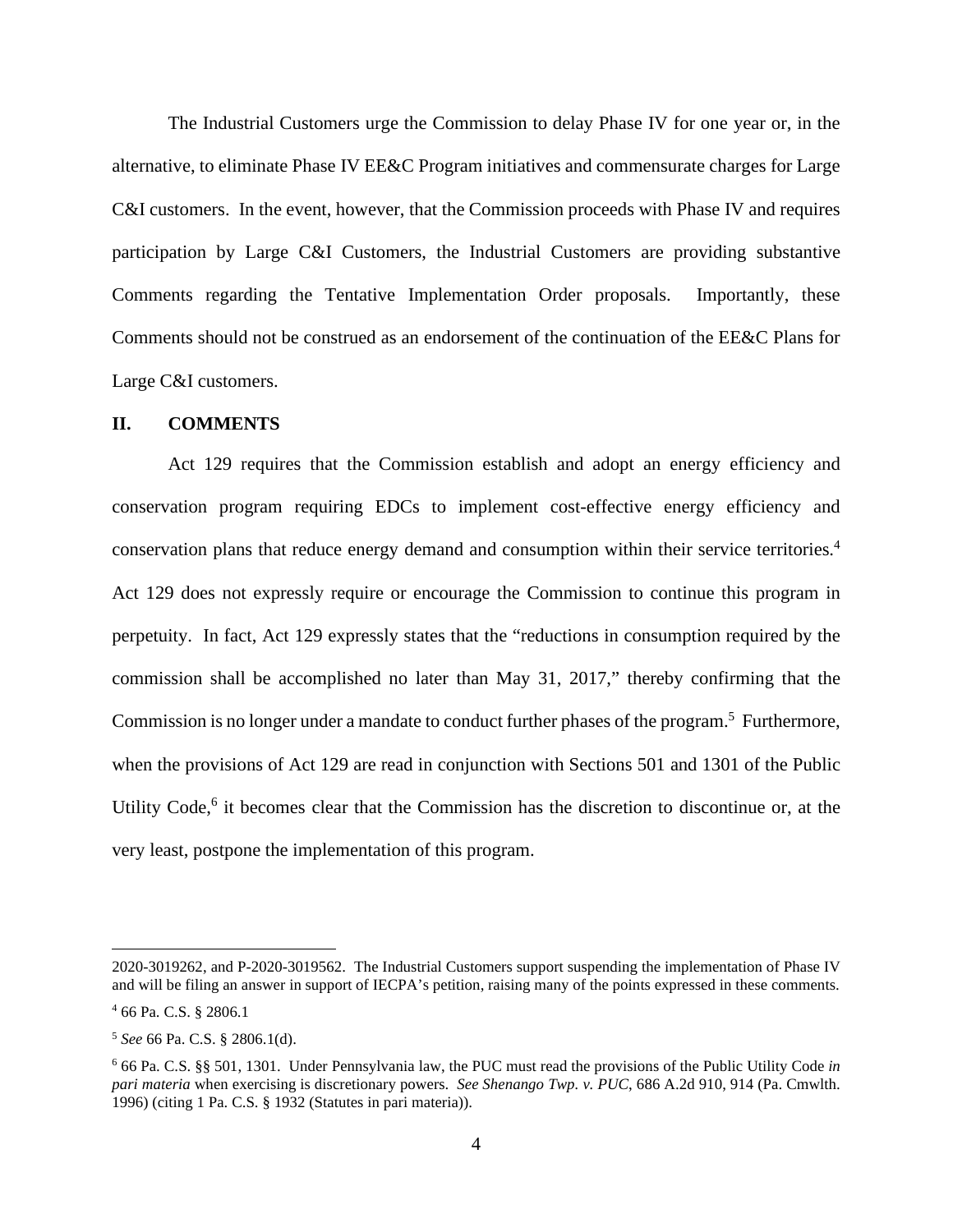The Commission has broad powers to regulate public utility service within the Commonwealth, which includes discretion as to how and *whether* to enforce its regulations, orders, and the intent behind these rules and regulations.<sup>7</sup> The Commission also has the responsibility to ensure that rates made, demanded, or received by public utilities are just and reasonable.<sup>8</sup> The Commission recently exercised its discretionary powers on March 20, 2020, when the PUC issued an emergency order ("March 20 Emergency Order") in response to Governor Wolf's proclamation of disaster emergency, suspending certain regulatory and statutory deadlines as well as modifying service and filing requirements.  $9\%$  In doing so, the Commission explained that issuing the emergency order "is both necessary and appropriate . . . to prevent any regulatory statute or rule . . . from unreasonably interfering with the public interest."<sup>10</sup>

Just as COVID-19 necessitated exercise of the Commission's discretionary powers to make certain operational and regulatory changes in order to continue serving the public, the pandemic also caused deep changes and continuing ripple effects dating back to the Commission's Implementation Order for Phase IV on March 12, 2020, which was prior to the PUC's March 20 Emergency Order. Accordingly, and in light of the ongoing and enduring detrimental effects of COVID-19 on Large C&I customers, the Industrial Customers ask that Commission use its

*Id.* at § 501(a) ("the commission shall have full power and authority . . . to enforce, execute and carry out, by its regulations, orders, or otherwise . . . the provisions of this part and the full intent thereof; and shall have the power to rescind or modify any such regulations and order.").

<sup>8</sup> 66 Pa. C.S. § 1301(a) ("Every rate made, demanded, or received by any public utility . . . shall be just and reasonable.").

<sup>9</sup> *See Suspension of Regulatory and Statutory Deadlines; Modification to Filing and Service Requirements*, p. 3, Docket No. M-2020-3019262 (issued Mar. 20, 2020).

<sup>10</sup> *See id.* at 3.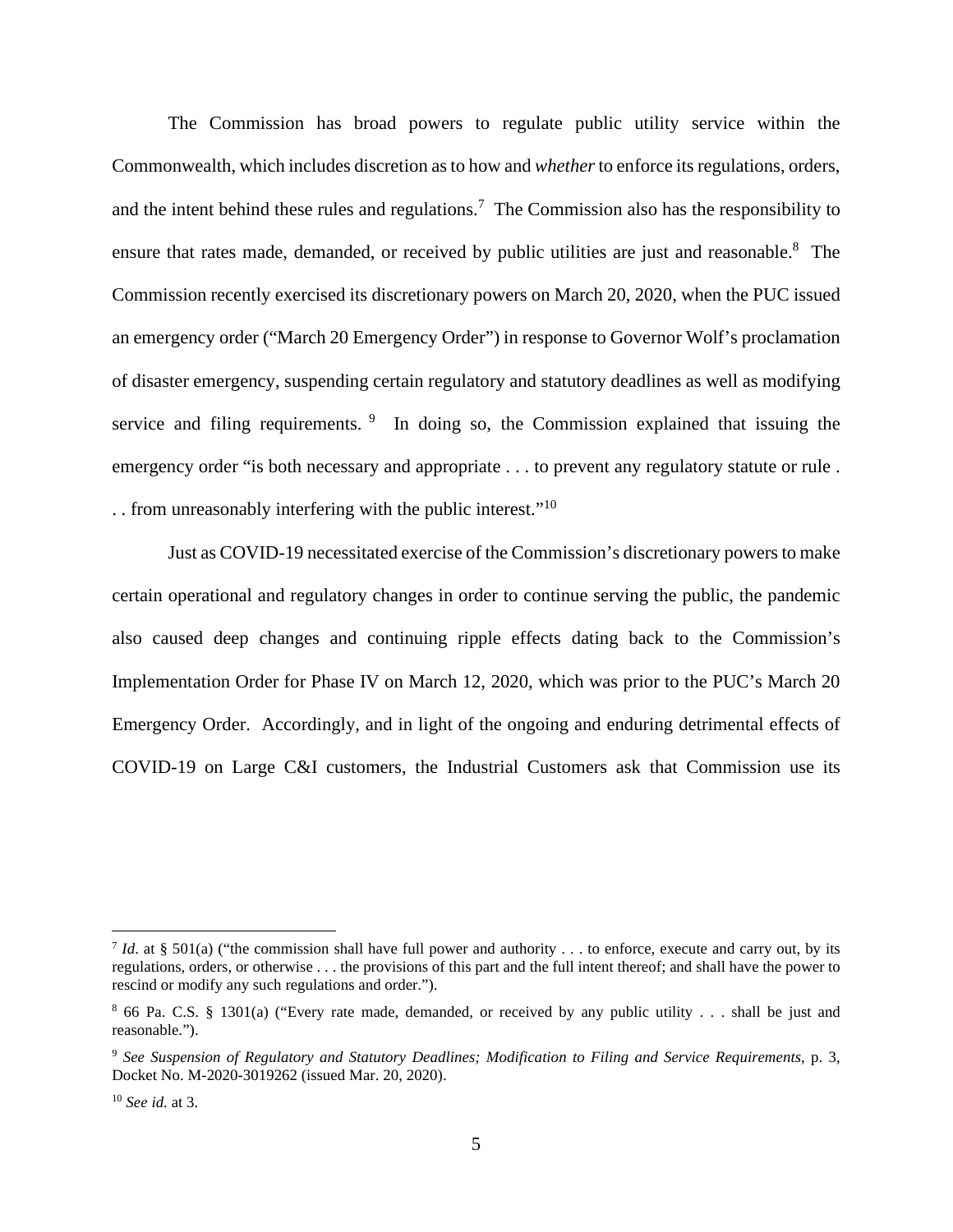discretion to postpone the implementation of Phase IV of the EE&C Program for at least one  $year<sup>11</sup>$ 

Beyond the impact of COVID-19, the Commission should not require participation by Large C&I customers in Phase IV because the costs of participation have not been demonstrated to be just, reasonable, and commensurate with the program benefits. The SWE's analysis of EE market potential reflects limited sampling of Large C&I customers, fails to address necessary cost assumptions for program participation, and fails to consider that it is more cost effective for Large C&I customers to undertake their own facility-specific EE upgrades and measures.

The Commission should delay Phase IV for one year or, in the alternative, to eliminate Phase IV EE&C Program initiatives/surcharges for Large C&I customers. However, if the Commission proceeds with Phase IV and requires participation by Large C&I Customers, the Industrial Customers will provide Comments regarding the Tentative Implementation Order proposals. These Comments should not be construed as an endorsement of the continuation of the EE&C Plans for Large C&I customers.

# **A. The Commission Should Delay Implementation of Phase IV For at Least One Year Due to the Impact of the Coronavirus Pandemic on the Economy and Power Demand.**

The economic and social circumstances that existed when the Commission issued the Tentative Implementation Order no longer exist, and the economic and energy markets face unprecedented uncertainty.<sup>12</sup> In the relatively short time that has passed since the issuance of the

<sup>&</sup>lt;sup>11</sup> In the "Act 129 EE&C Phase IV Tentative Planning Timeline" posted on the PUC's website, the PUC recognizes that the proposed timeline is tentative and "is not binding on the Commission." *See* Energy Efficiency and Conservation (EE&C) Program Phase IV,

http://www.puc.pa.gov/filing\_resources/issues\_laws\_regulations/act\_129\_information/energy\_efficiency\_and\_conse rvation ee c program.aspx (last accessed Apr. 26, 2020).

<sup>12</sup> *See, e.g., Order Granting Application of Consolidated Rail Corporation for the alteration of two at-grade crossings where Center Street (State Route 2013) (AAR 529 185 A) and Locust Street (AAR 529 184 T) intersect Conrail's Blacklick Secondary Track between MP 11.0 and MP 12.0, LC 202137, in Ebensburg Borough, Cambria County, Pennsylvania*, Docket No. A-00111313 (where the Commission adopted a recommended decision, in part, rescinding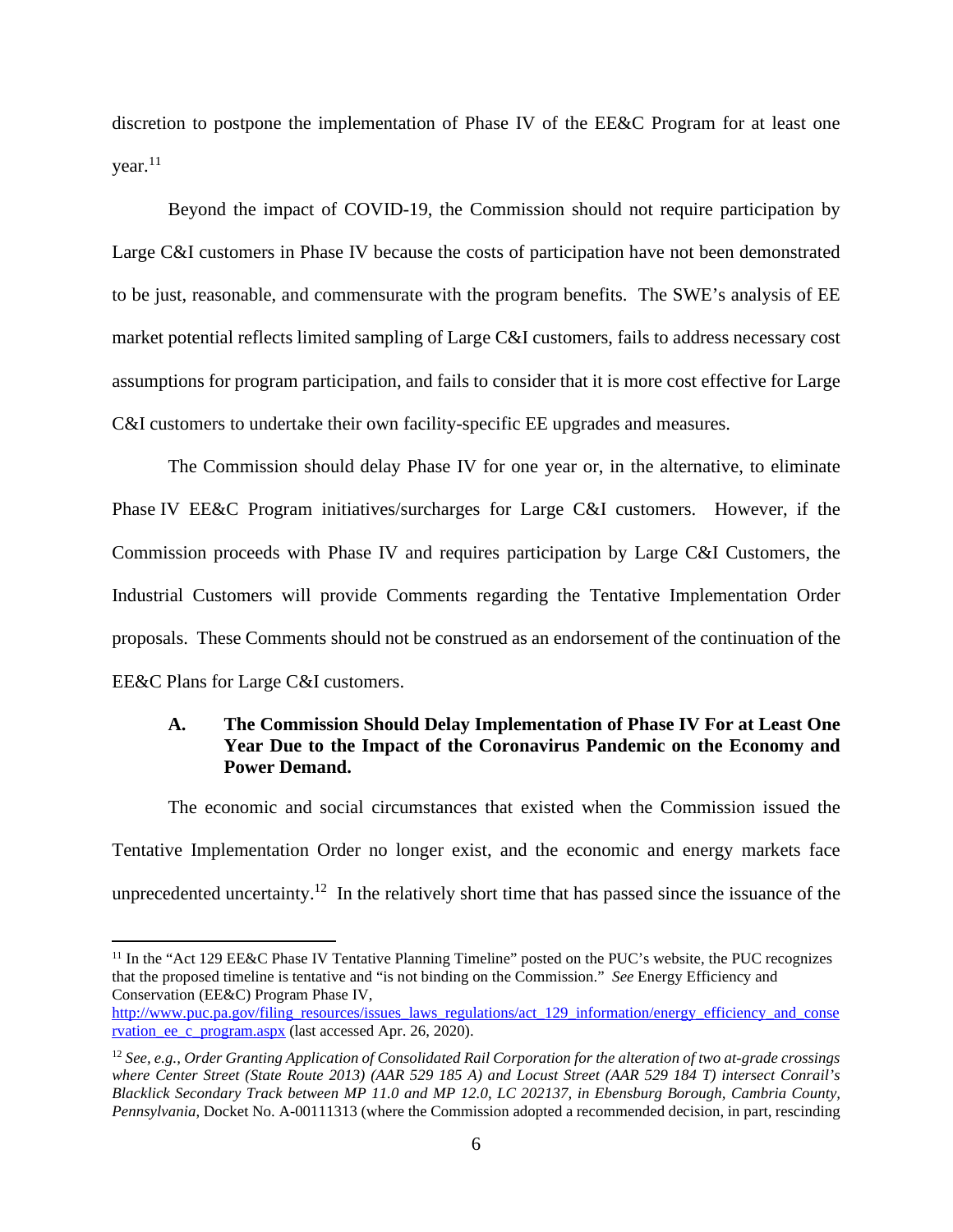PUC's Tentative Implementation Order, the impact of COVID-19 has magnified, causing continuing economic uncertainty in demand for goods and service at large and in demand for power for multiple industrial and commercial sectors nationwide.<sup>13</sup> The demand forecasts relied on by the SWE in its modeling have less value, given the unexpected decreases in demand and shifts in demand from some commercial and industrial sectors to residential sectors. PJM reported a 4% decrease in overall electricity demand during March, $<sup>14</sup>$  and a noted shift in the daily load</sup> curve as businesses closed or moved their employees to "work from home" solutions.<sup>15</sup> In mid-April, PJM observed that peak load was 8-9% lower than expected (a drop in 7,500 Megawatts) as well as an average weekday reduction of 7% in energy consumption (a drop in 140 Gigawatt-

<sup>13</sup> *See, e.g.,* Kassia Micek et al., *Factbox: Power demand, prices begin to slip as coronavirus stay-home orders spread*, S&P GLOBAL PLATTS, Apr. 1, 2020, 10:59 PM, https://www.spglobal.com/platts/en/market-insights/latestnews/electric-power/040120-factbox-power-demand-prices-begin-to-slip-as-coronavirus-stay-home-ordersspread?utm\_source=sailthru&utm\_medium=email&utm\_campaign=issue:%202020-04-

the Commission's 1994 Order in the same matter in recognition of changes in circumstances that occurred since the initial application was filed).

<sup>02%20</sup>utility%20dive%20newsletter%20%5bissue:26560%5d&utm\_term=utility%20dive; Karl-Erik Stromsta, *'It's Like a Snow Day Every Day': Coronavirus Threatens Commercial Renewables Demand*, GREENTECH MEDIA, Mar. 25, 2020, https://www.greentechmedia.com/articles/read/its-like-a-snow-day-every-day-coronavirus-threatenscommercial-renewables-demand; Darrell Proctor, *Power Industry Weighs Impacts of Coronavirus*, POWERMAG, Mar. 18, 2020, https://www.powermag.com/power-industry-weighs-impacts-of-coronavirus/; Robert Walton, *Clearer picture of coronavirus-driven grid load declines emerges in US after weeks of lockdowns*, UTILITY DIVE, Apr. 9, 2020, https://www.utilitydive.com/news/clearer-picture-of-coronavirus-driven-grid-load-declines-emergesin-us-afte/575777/.

<sup>14</sup> Roger Conrad, *Electricity Demand in the Time of COVID-19*, FORBES, Mar. 30, 2020, 7:30 AM, https://www.forbes.com/sites/greatspeculations/2020/03/30/electricity-demand-in-the-time-of-covid-19/#669fe57a7e86; Will Englund, *See how covid-19 is reshaping the electric rhythms of New York City*, THE WASHINGTON POST, Apr. 19, 2020, 7:09 AM, https://www.washingtonpost.com/business/2020/04/19/electricity-new $york/$  (In New York City, "Electricity demand  $\dots$  is running 18 percent lower at this weekday morning hour than on a typical spring morning . . . . As the sun rises in the sky, usage picks up, but it's a slower, flatter curve.")

<sup>&</sup>lt;sup>15</sup> As of the beginning of April, PJM has reported drops in load compared to the five-year historic average. The most recent update on demand/load estimates on the PJM website reveals that between March 14, 2020, and April 19, 2020 there has been a reduction in peak demand between 3.2% and 14.6% from the Rolling Average of the last five years. *See* https://www.pjm.com/committees-and-groups/committees/oc.aspx (last accessed Apr. 23, 2020). PJM's analyses are ongoing, given that the data is preliminary. More time will be needed for the grid operator, utilities, utility commissions, and stakeholders to understand the full weather-normalized impact of COVID-19 on energy usage and demand.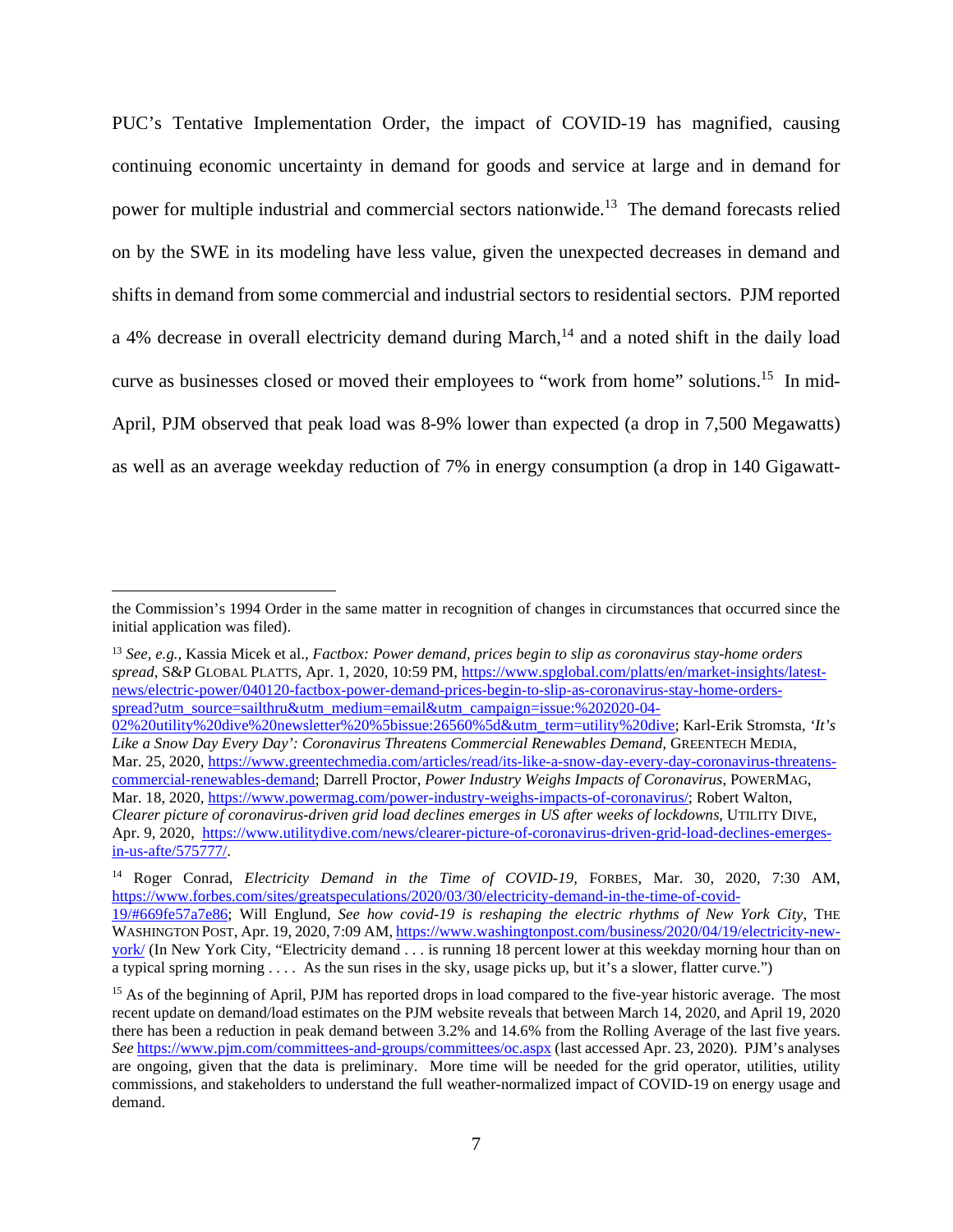hours per day).<sup>16</sup> The below chart provides a snapshot of the estimated impact of COVID-19 on the daily peak demand and energy consumption from early March to early April 2020.



Based on PJM's current data, the Industrial Customers compiled the below chart that shows the forecast error from the three operations models (5-year average, Short-Term Neural Networks, and the Load/Weather relationship based on 2017-2019 data) and the peak-hour error of the PJM Long-Term model.

<sup>16</sup> *See* COVID-19 Update on Recent Load Impacts, Planning Committee (Apr, 14, 2020) at Slide 4, *available at* https://pjm.com/-/media/committees-groups/committees/pc/2020/20200414/20200414-item-11-recent-load-impactsof-covid-19.ashx?la=en (last accessed Apr. 27, 2020).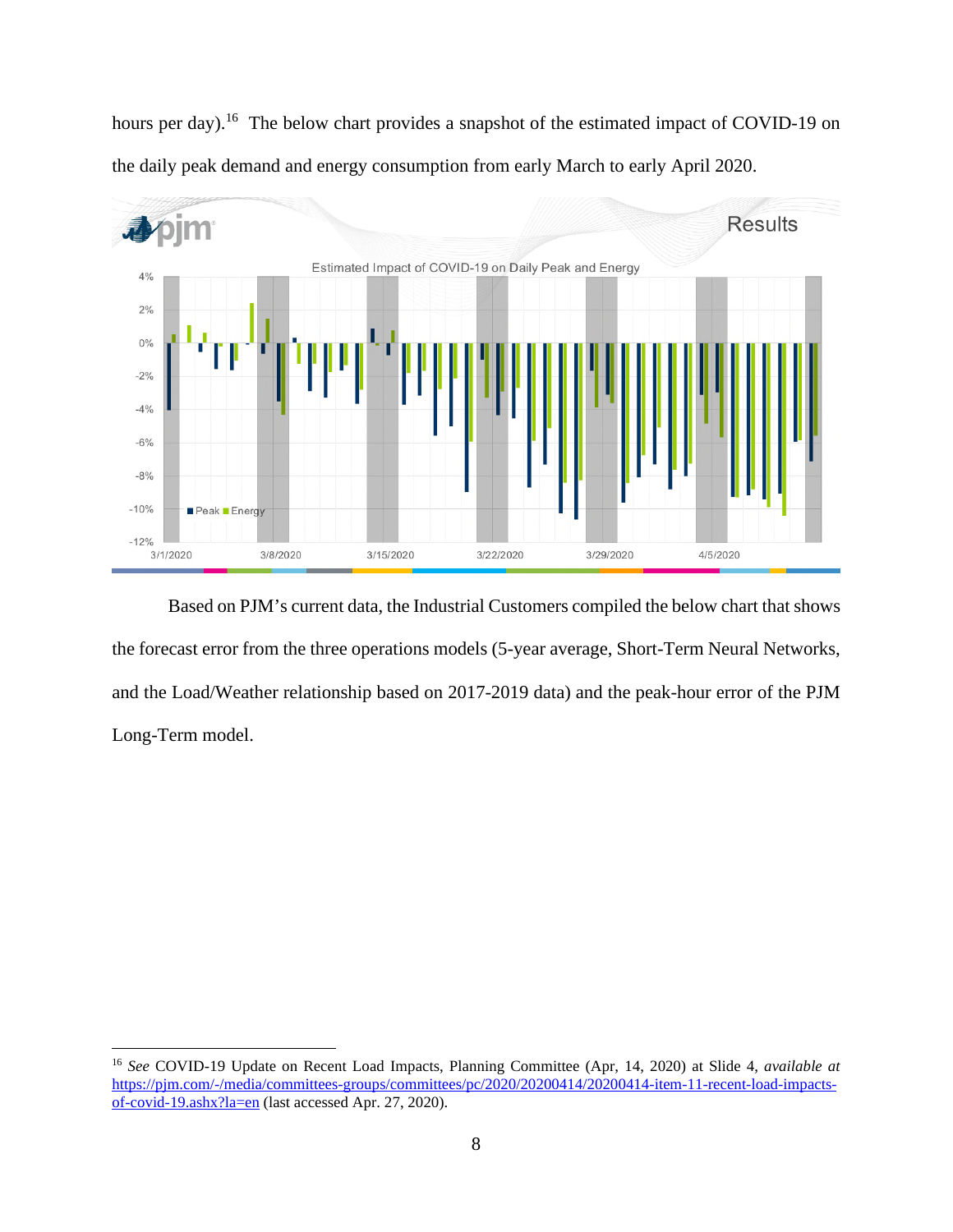

The first two weeks of March were generally not impacted by COVID19, given the lack of school closings or stay at home orders; however, the models reveal a significant impact on power demand and energy usage later in March and in early April, reflecting a weekday impact on a reduction in peak demand of approximately 5,000-10,000 MW (6-12%) for that time period. Those changes reflect the tip of the iceberg on what has happened in April and will continue to evolve in the upcoming months, potentially resulting in long-term changes in demand patterns due to an enduring increase in remote working and social distancing, coupled with a slowdown in the global and national economy. Critically, the Commission's proposed electric consumption reduction targets do not account for these new and unprecedented shifts and changes in energy usage and demand.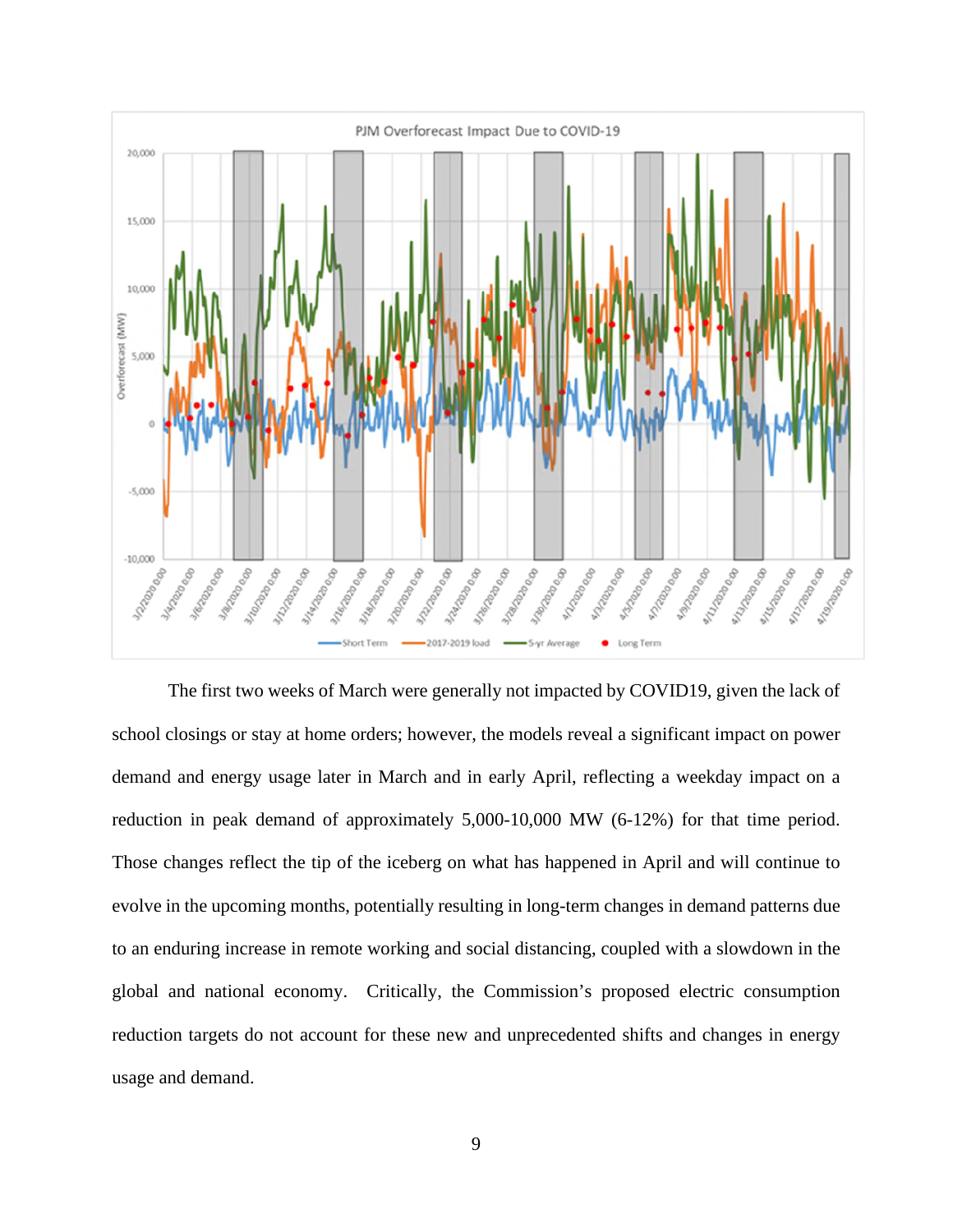At a more granular level, certain industries are realizing increased production and increased energy use while other industries are realizing decreased production and decreased energy use. Generally, power demand has begun to drop across the country as multiple states issue stay-home orders to halt the spread of COVID-19. From February 2020 through March 2020, the United States realized a reduction in electric load, ranging from 3 percent (3%) to 11 percent (11%).<sup>17</sup> Commercial demand is already decreasing as stores and restaurants are shuttering their business nationwide.<sup>18</sup> Those closures disrupt the product markets for other businesses and manufacturers. The automotive industry (and the suppliers to that industry) are facing production cuts due to decreased vehicle sales. Even businesses that continue to operate face uncertainty as customers are increasingly delaying payments or becoming insolvent. Colleges and universities have converted to remote learning, with some facing calls (and lawsuits) to refund tuition, room, and board payments. Similarly, hospitals are facing mounting costs related to the pandemic, while also being forced to furlough employees due to the decline in elective surgeries and non-emergency visits. Because the COVID-19 virus mitigation measures may need to continue into the Fall and Winter, clarity as to when these situations may change remains unclear. Some expectations predict that COVID-19 may result in a national or global recession, causing "flat-to-negative power demand growth"<sup>19</sup> and "potentially resulting in lasting damage to the US economy."<sup>20</sup> From a

<sup>17</sup> *See*, The Brattle Group, "Impact of COVID-19 on the US Energy Industry: February/March Assessment," by J. Figueroa, T. Counts, F. Graves, B. Mudge, and S. Pant (2020) (explaining that a bit less than half of the electric load reduction was due to COVID-19 while other reduction could be attributed to seasonal weather and pricing patterns).

<sup>&</sup>lt;sup>18</sup> On the west coast, utilities have already begun reporting decreases in power demand with one district outside of Seattle reporting a three percent decrease in electricity demand on March 16, 2020. *See* Darrell Proctor, *Power Industry Weighs Impacts of Coronavirus*, POWERMAG, Mar. 18, 2020, https://www.powermag.com/power-industryweighs-impacts-of-coronavirus/.

<sup>19</sup> Karl-Erik Stromsta, *'It's Like a Snow Day Every Day': Coronavirus Threatens Commercial Renewables Demand*, GREENTECH MEDIA, Mar. 25, 2020, https://www.greentechmedia.com/articles/read/its-like-a-snow-day-every-daycoronavirus-threatens-commercial-renewables-demand.

<sup>20</sup> *See*, The Brattle Group, "Impact of COVID-19 on the US Energy Industry: February/March Assessment," by J. Figueroa, T. Counts, F. Graves, B. Mudge, and S. Pant (2020) (hereinafter "Brattle Report").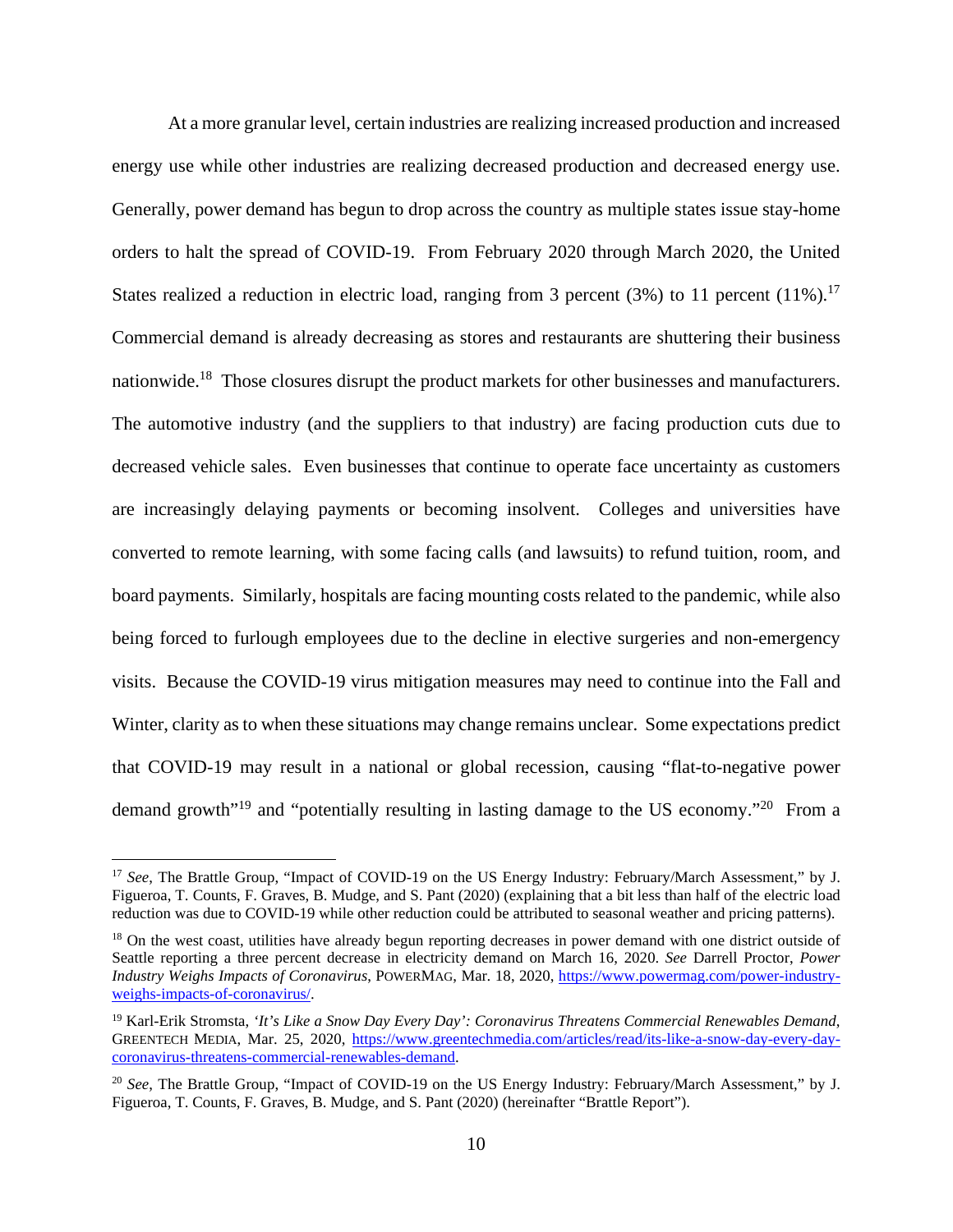demand perspective, the C&I sector will likely experience the most impact from the pandemic, triggering power demand to fall as businesses continue to close and scale back operations.<sup>21</sup>

The pandemic has caused multiple states, including Pennsylvania, to issue stay at home orders. As the Commission is aware, Pennsylvania's stay at home order issued by Governor Wolf on March 19, 2020, required all non-life sustaining businesses to close their physical locations for an intended period of two weeks. As of the drafting of these Comments, the stay home order has been extended through May 8, 2020; however, the stay at home order will be likely be extended for at least portions of Pennsylvania beyond that date. Upon the lifting of stay home order, social distancing practices will continue for the indefinite future. Furthermore, consistent with the Governor's directives, many businesses will likely require or encourage remote work for days to weeks after the lifting of the stay at home order to help ensure public safety and the health of their employees. Many Large C&I customers are impacted by the stay at home order because they have closed their physical locations, and many have been unable to continue operations remotely. While the Industrial Customers recognize and appreciate the Commission's efforts in the Tentative Implementation Order to focus on the cost and benefits of a new EE&C Program, the Industrial Customers urge the Commission to delay Phase IV by at least a year because it remains unclear as to whether many businesses and institutions can continue to sustain themselves during and after the pandemic. Delaying implementation of Phase IV for at least one year would provide all Pennsylvania customers – including the Large C&I class – with some respite in the face of an uncertain future.

<sup>21</sup> *See* WOOD MACKENZIE, CORONAVIRUS (COVID-19) AND ITS IMPACT ON COMMODITIES (2020); Brattle Report at Slide 26.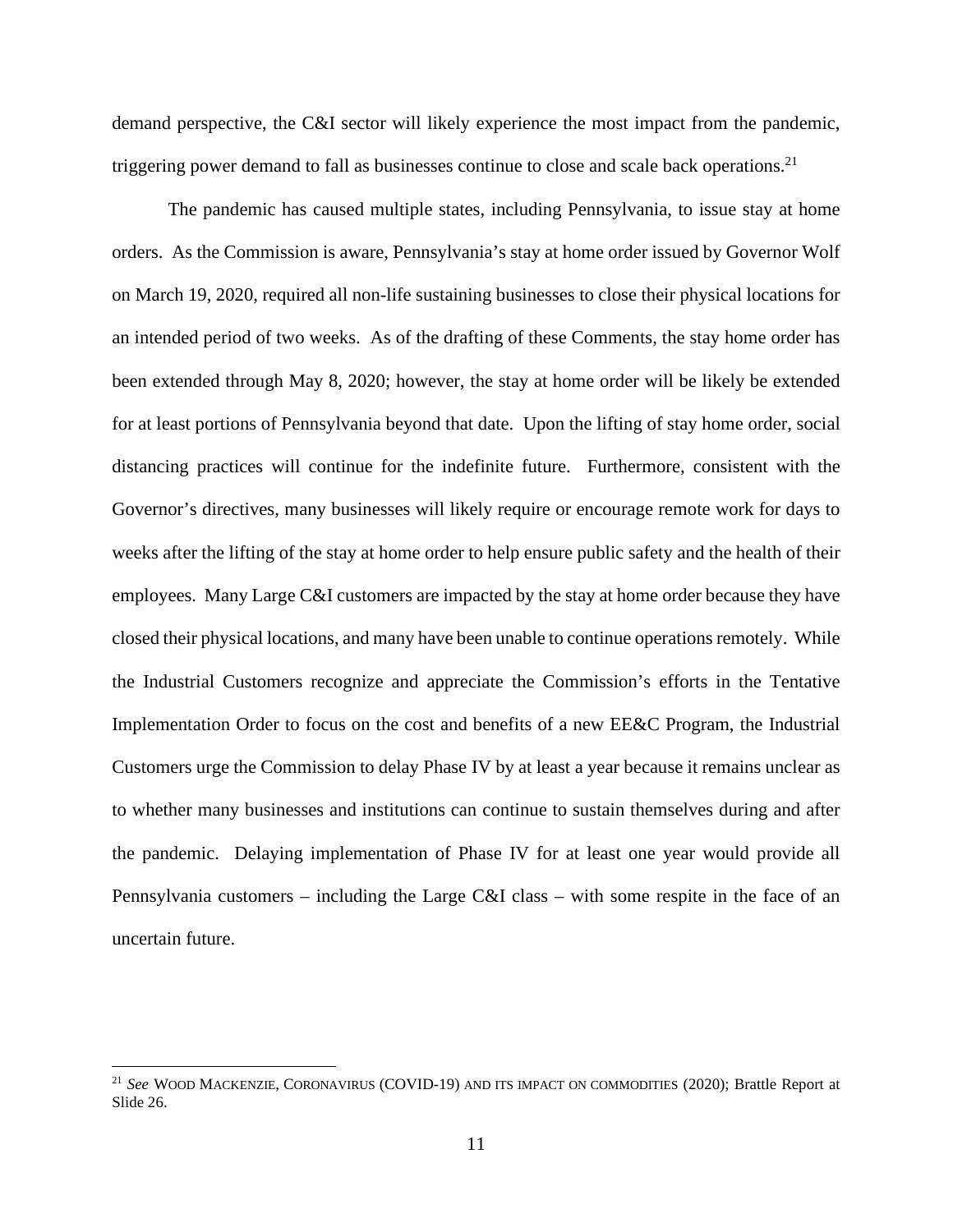The Industrial Customers recognize that the Energy Efficiency contractors are also facing uncertain economic times, especially since many "on-site" efforts cannot be continued during the COVID-19 restrictions. Many businesses, whether by governmental order by public health guidance, may be reluctant to have contractors on site (and the cost of having contractors on site may be higher as a result of social distancing best practices). In this scenario, it is possible that the funds currently being collected by the EDCs through the surcharges are not being used due to COVID-19. The Industrial Customers would not object to allowing those funds to be used to continue the Phase III programs, if Phase IV is delayed, as long as customers are not required to pay additional surcharges to support such continuation. Alternatively, the surcharges could be eliminated immediately to provide customers with reductions to their electricity bills during this public health and resulting economic crisis.

Because of the overarching implications of COVID-19 on the Pennsylvania economy, the energy sector, and the participants in any EE&C programs, the Industrial Customers submit that the PUC should use its discretion to delay the implementation of Phase IV for at least one year. Such delay would represent only a minor modification to the EE&C programs while providing significant relief to many of the participants in these programs during these uncertain and economically stressful times.

### **B. The Commission Should Not Require Participation by Large C&I Customers in Phase IV Because the Costs of Participation Have Not Been Demonstrated to Be Just, Reasonable, and Commensurate with the Program Benefits.**

One of the primary goals of Act 129 is cost reduction for consumers based on cost causation principles. Cost causation principles require that customers should only pay for the costs that they cause or for the benefits they receive within their customer class.<sup>22</sup> Pennsylvania's Large C&I

 $22$  The principle of cost causation requires that "all approved rates reflect to some degree the costs actually caused by the customer who must pay them." *KN Energy, Inc. v. FERC*, 968 F.2d 1295, 1300 (D.C. Cir. 1992); *see also, e.g.,*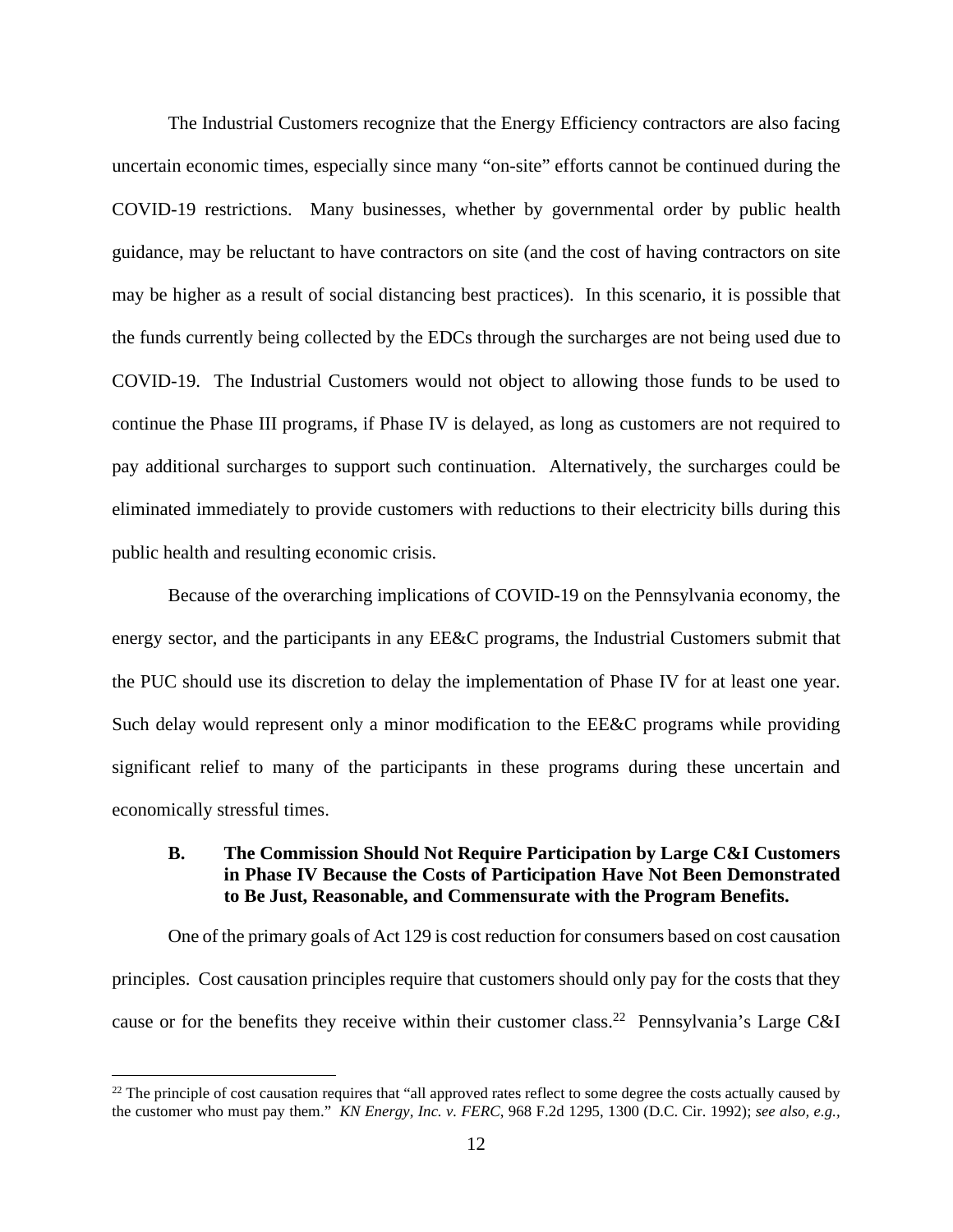consumers have invested tens of millions of dollars in Phases I, II, and III.<sup>23</sup> The Act 129 investments are compounded by the investments that many companies have made in the last twenty to thirty years to operate more efficiently in order to survive in their competitive industries. Because of caps on compensation levels and other program requirements, the types of customized projects that large customers pursue are often not fully recovered by Act 129 measures. For example, a large customer may pursue an efficiency project in order to reduce costs that would then benefit the organization's overall strategic interests. Conversely, an Act 129 grant, to the extent it is even available, is seen simply as a way to recoup a portion of the program costs. In other words, Act 129 grants do not motivate large consumers to implement EE programs.

The SWE's analysis cannot and should not serve as a substitute for the Commission's reasoned judgment regarding the cost-effectiveness of the EE&C Program. Absent demonstration of the Commission's well-reasoned internal analysis of the costs and benefits for Phase IV, the Industrial Customers submit that the continuation of the EE&C Program is contrary to the legislative intent of Act 129 and Section 1301's "just and reasonable" mandate.<sup>24</sup> The SWE Report is not sufficient to demonstrate that cost-effective energy efficiency is available from the Large C&I class. The report is not based on a thorough analysis of this customer sector and does not reflect the cost assumptions necessary to determine whether Large C&I programs are truly cost-

<sup>23</sup> *See generally* Energy Efficiency and Conservation (EE&C) Program,

*BNP Paribas v. FERC*, 743 F.3d 264, 267-68 (D.C. Cir. 2014); *Black Oak Energy v. FERC*, 725 F.3d 230, 237 (D.C. Cir. 2013). Under cost causation, "costs are to be allocated to those who cause the costs to be incurred and reap the resulting benefits." *South Carolina Pub. Serv. Auth. v. FERC*, 762 F.3d 41, 85 (D.C. Cir. 2014); *see also, e.g., Midwest ISO Transmission Owners v. FERC*, 373 F.3d 1361, 1368 (D.C. Cir. 2004).

http://www.puc.pa.gov/filing\_resources/issues\_laws\_regulations/act\_129\_information/energy\_efficiency\_and\_conse rvation ee c\_program.aspx (last accessed Apr. 26, 2020). The SWE usually breaks out the expected program costs for each customer class segment. For example, the SWE predicts \$766.9 million in program costs for Phase IV. *See* SWE Report at p. 35, Table 22. The PUC will then hold proceedings to evaluate cost recovery, among other things, for each of the EDC's EE&C plans.

<sup>24</sup> *See* 66 Pa. C.S. § 1301.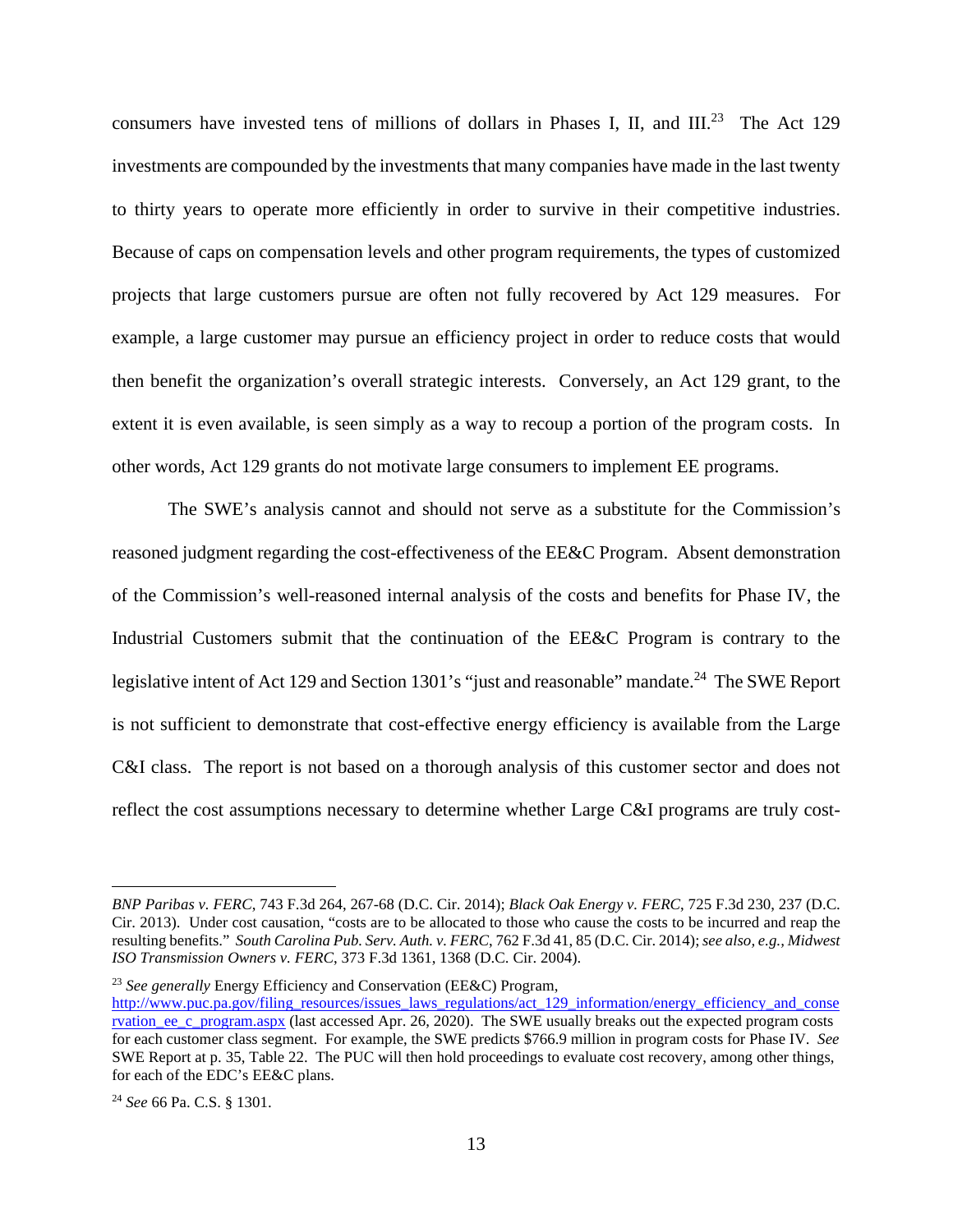effective.<sup>25</sup> Critically, the SWE's studies and the Tentative Implementation Order do not account for the significantly changed economic circumstances (and new economic forecasts) and power demand patterns as a result of COVID-19.<sup>26</sup>

The SWE's analysis of EE market potential does not support the continuation of the EE&C Program for Large C&I customers. The evidence offered by the SWE does not account for the current economic climate, and the SWE's analysis presents an incomplete picture with respect to the remaining available cost-effective measures for Large C&I customers. Instead of accounting for the perspective of a Large C&I customer as a potential individual program participant, the SWE measures cost-effectiveness and benefits from an overall regulatory perspective. More importantly, the Large C&I customers differ from other customer classes in that they have ample incentive to pursue EE projects without the existence of a centralized and more economically inefficient EDC-administered program.<sup>27</sup> Small changes in energy prices translate into large changes in costs for Large C&I customers. The overwhelming majority of Large C&I customers participate in the retail supply market and use its price signals to optimize their pursuit of EE, consistent with Large C&I productivity goals while maximizing free cash flow and minimizing debt. These incentives predate retail choice, as manufacturing has been facing fierce competitive

<sup>25</sup> *See* Energy Efficiency and Peak Demand Reduction Market Potential Study Report at 35-39. There is insufficient detail in the report addressing Large C&I program potential. The SWE's assumptions, methods, and details used to arrive at the figures presented are, therefore, unclear and cannot represent an accurate reflection of cost assumptions.

<sup>&</sup>lt;sup>26</sup> The Energy Efficiency and Peak Demand Reduction Market Potential Study Report and Phase IV Demand Response Potential Study were released in February 2020—well in advance of the impact of the COVID-19 Pandemic in the United States.

<sup>27</sup> *See* Alexandra B. Klass, *Regulating the Energy "Free Riders,"* 100 B.U.L. Rev. 581 (Boston Univ. Law Review Mar. 2020) (discussing free riders and criticism of energy efficiency programs); Arik Levinson, *Energy Efficiency Standards Are More Regressive Than Energy Taxes: Theory and Evidence*, University of Chicago (published online Jan. 23, 2019), *available at* https://faculty.georgetown.edu/aml6/pdfs&zips/RegressiveMandates.pdf (last accessed Apr. 27, 2020).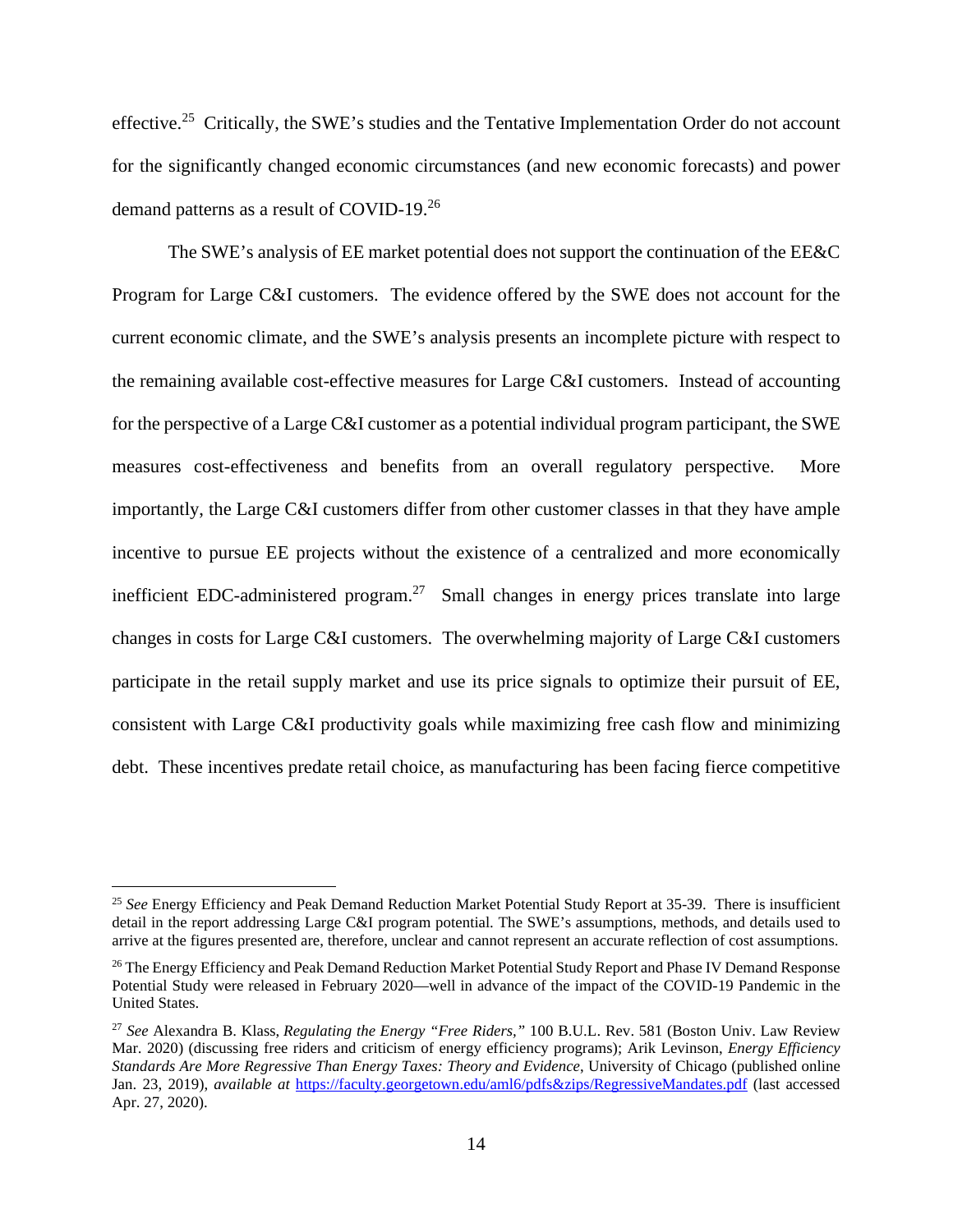pressures for many years due to the competitive world global economy, and Large C&I customers have continuously evaluated EE as a strategy to address those pressures.

Large C&I customers already set goals in furtherance of energy efficiency. In fact, energy efficiency is one of the primary strategies that businesses and manufacturers in this Commonwealth use to reduce energy costs. Most non-residential customers in Pennsylvania purchase electric supply from Electric Generation Suppliers ("EGSs") and, in those negotiations, Large C&I customers receive market signals regarding the value of energy efficiency efforts. Those price signals inform business decisions regarding the pursuit of efficiency and conservation projects. Cost-conscious consumers make decisions every day to upgrade lighting, replace motors, replace heating, improve ventilating and air conditioning ("HVAC") systems, and explore complex industrial process enhancements to remain competitive. Large C&I businesses have been the early adopters of such energy efficiency upgrades for many years prior to and during Act 129. Requiring companies and institutions to contribute to a fourth phase of EE&C funding diverts key resources that these companies and institutions could use for EE or other vital business objectives (such as maintaining their operations and their current employee complement) to remain vibrant employers in Pennsylvania. Large C&I Customers should not, therefore, be forced to participate in Phase IV when the costs of participation in the program have not been demonstrated to be just and reasonable, especially during a contracted economy with an uncertain future.

As noted above, the SWE Report does not thoroughly address Large C&I issues, the picture remains incomplete with respect to the remaining EE measures available to Large C&I customers, and Large C&I customers have been pursuing EE measures prior to the implementation of Act 129 and would continue to do so even without the requirements of Act 129, as such measures are necessary for cost conscious business decisions. The SWE's analysis fails to establish a sufficient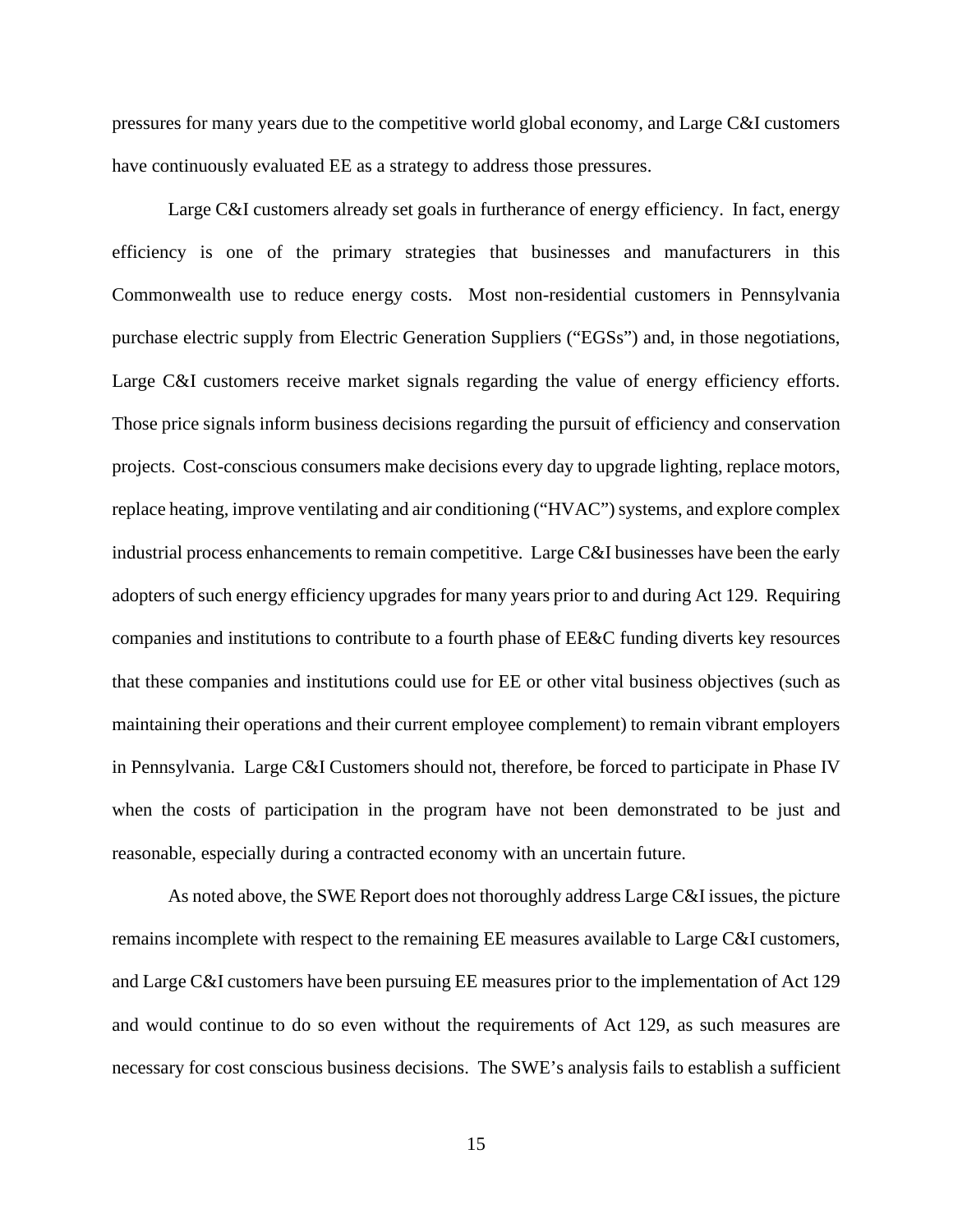nexus between the benefits of the EE&C program for Large C&I customers and the costs to those customers.<sup>28</sup> In light of the foregoing, the Industrial Customers respectfully request that the Commission exclude Large C&I customers from the Commission's Energy Efficiency and Peak Demand Reduction proposal for Phase IV.

# **C. Should the Commission Proceed with Phase IV and Require Large C&I Participation in Phase IV, Industrial Customers Provide the Following Recommendations.**

The Industrial Customers agree with aspects of the Tentative Implementation Order and appreciate the Commission's determination not to include a DR component in Phase IV, especially given that such a program would not likely be utilized by large customers who already participate in PJM's emergency load management programs.<sup>29</sup> The Industrial Customers also support streamlining the EDC reporting processes (to help minimize program cost),  $30$  proposing competitive bidding procedures for  $CSPs$ ,  $31$  and disallowing EDCs from using Phase III funds for Phase IV plans.<sup>32</sup> The Industrial Customers also strongly support the PUC's proposal to use PJM capacity market proceeds to reduce Act 129 customer surcharges and collections from customer classes from which savings were acquired.<sup>33</sup> While agreeing with those aspects of the Tentative Implementation Order, Industrial Customers urge the Commission to take the following actions (as discussed more fully herein):

<sup>33</sup> *Id*. at 43-44.

<sup>28</sup> *See KN Energy,* 968 F.2d at 1300; *BNP Paribas,* 743 F.3d at 267-68; *Black Oak Energy*, 725 F.3d at 237; *South Carolina*, 762 F.3d at 85.

<sup>29</sup> Tentative Implementation Order, pp. 34-35.

<sup>30</sup> *Id*. at 49-51.

<sup>31</sup> *Id*. at 57-61.

<sup>&</sup>lt;sup>32</sup> *Id.* at 68-70. If Phase IV is delayed, the remaining Phase III funds could be used during the bridge year without the continued collection of the Phase III surcharges.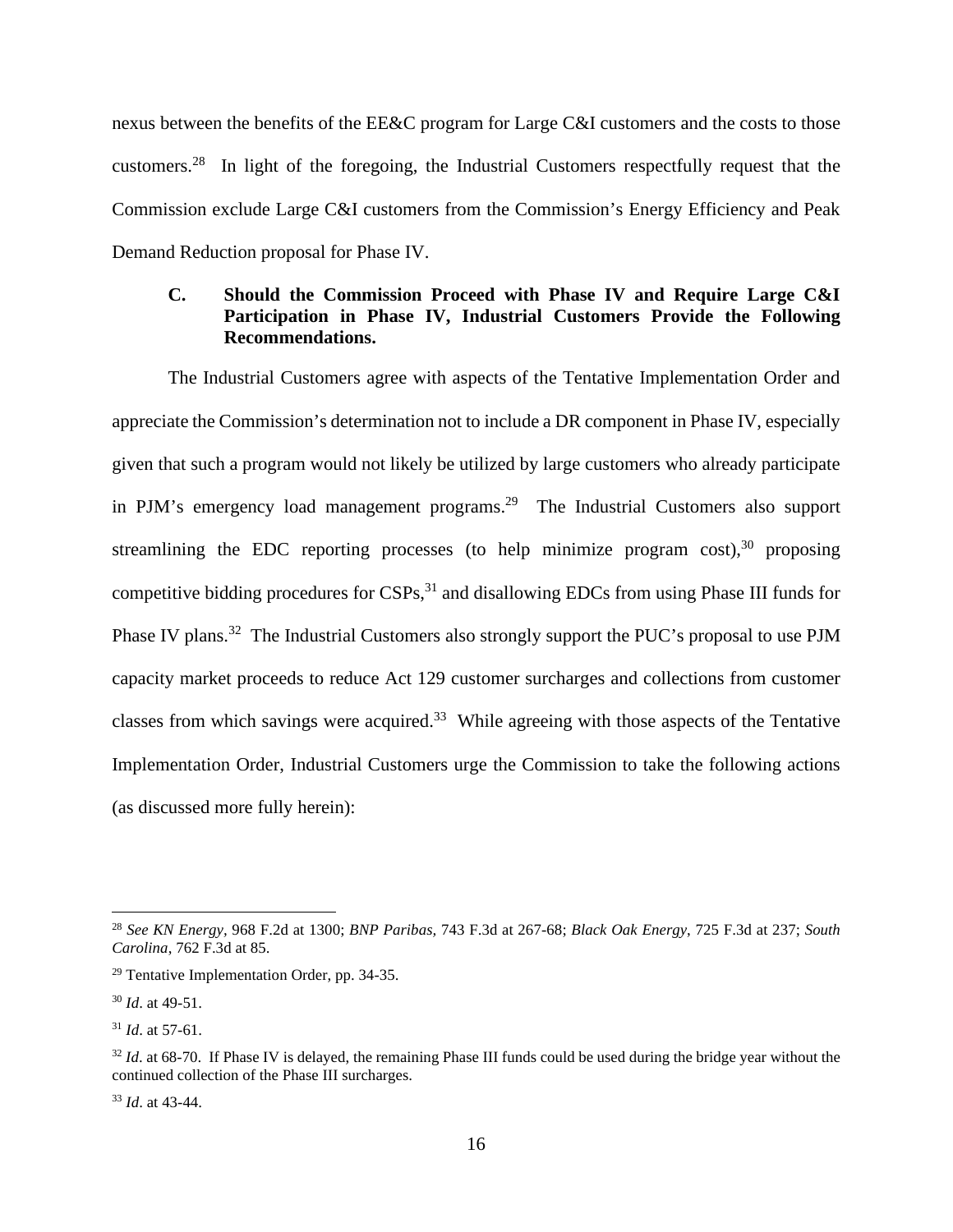- Clarify the assumptions used to arrive at the proposed reduction targets and consider less costly reduction targets as appropriate;
- Ensure that the mandated targets reflecting energy efficiency-based peak demand reductions do not conflict with the EDC's obligation to offer a balanced plan;
- Not require EDCs to nominate any portion of peak demand reductions achieved by their EE portfolio in PJM's capacity auctions, given the uncertainty and potential increased costs in the PJM capacity market;
- Reconsider its proposal regarding carryover savings;
- Discontinue measures that have a TRC value of less than 1.0 (as required by cost causation principles);
- Remove rebate structures from the expedited review process;
- Require EDCs to provide justification regarding the use of a CSP to perform EE&C plan functions; and
- Disallow EDCs to utilize the full Phase IV budget, regardless of phase III spending and targets achieved.

# **1. The Commission Should Both Clarify the Assumptions Used to Arrive at the Proposed Reduction Targets and Consider Less Costly Reduction Targets As Appropriate.**

The Commission proposed a five-year consumption reduction requirement for each EDC for Phase IV, requesting that each EDC design its EE&C Plan to achieve at least 15% of the EDC's consumption reduction target in each program year.<sup>34</sup> The Commission further proposes that the consumption reduction requirement be limited to the Commission's review and approval of the EE&C Plans and not be a target subject to penalty provisions of Act 129. The Tentative

<sup>34</sup> *Id.* at 14-15.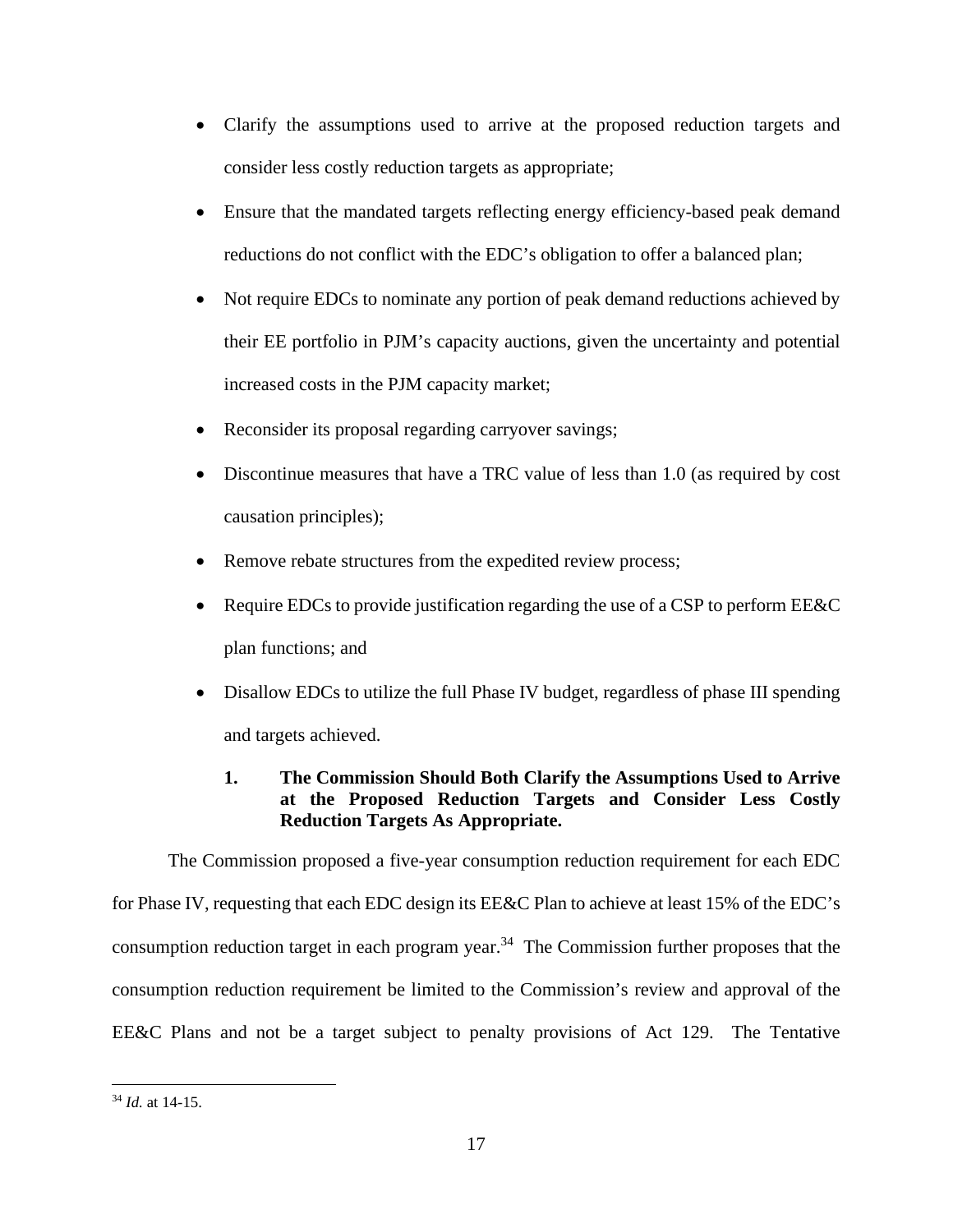Implementation Order does not provide any clarification as to whether there is a portfolio and/or class allocation assumption for each EDC reduction target. The Industrial Customers therefore request that the Commission clarify the assumptions utilized to arrive at these proposed targets.

As part of the EE&C Plans, the PUC asked EDCs to consider implementing a comprehensive mix of programs for residential and non-residential classes. The PUC also stressed that an individual program does not need to be cost-effective so long as the EE&C Plan is costeffective as a whole. The Industrial Customers contend that these parameters result in an inappropriate application of Act 129, which directs the Commission to terminate or modify any measure that is not cost-effective, *i.e.* with a TRC value of less than 1.0.<sup>35</sup>

The TRC test is met when the benefit to cost ratio is 1.0 or greater. In defining "total resource cost test," Section 2806.1(m) explicitly states the test is met if, over the life of the plan, "the net present value of the avoided monetary cost of supplying electricity [*i.e.,* the benefit] is greater than the net present value of the monetary cost of energy efficiency conservation measures."<sup>36</sup> Therefore, the TRC cost test is met when the benefit to cost ratio is 1.0 or greater. Section 2806.1(c)(3) requires the Commission to terminate an EDC plan that is not cost-effective.

Act 129 requires termination or modification of any measure with a TRC value of less than 1.0. Using the TRC for the totality of an EDC's EE&C Plan would mask those measures with a TRC value below 1.0. Accordingly, the Commission should adhere to Act 129's statutory requirements for cost-effectiveness and ensure that each program measure meets the minimum TRC value.

<sup>35</sup> *See* 66 Pa. C.S. § 2806.1(a)(3) (requiring a cost-benefit analysis in accordance with a TRC approved by the Commission), § 2806.1(b)(2) (directing the Commission to terminate or modify "any part" of an EDC's plan if it is not cost-effective), § 2806.1(c)(3) (requiring the Commission to evaluate program costs and benefits in accordance with the TRC test), § 2806.1(m) (definition of total resource cost test).

 $36$  66 Pa. C.S. § 2806.1(m).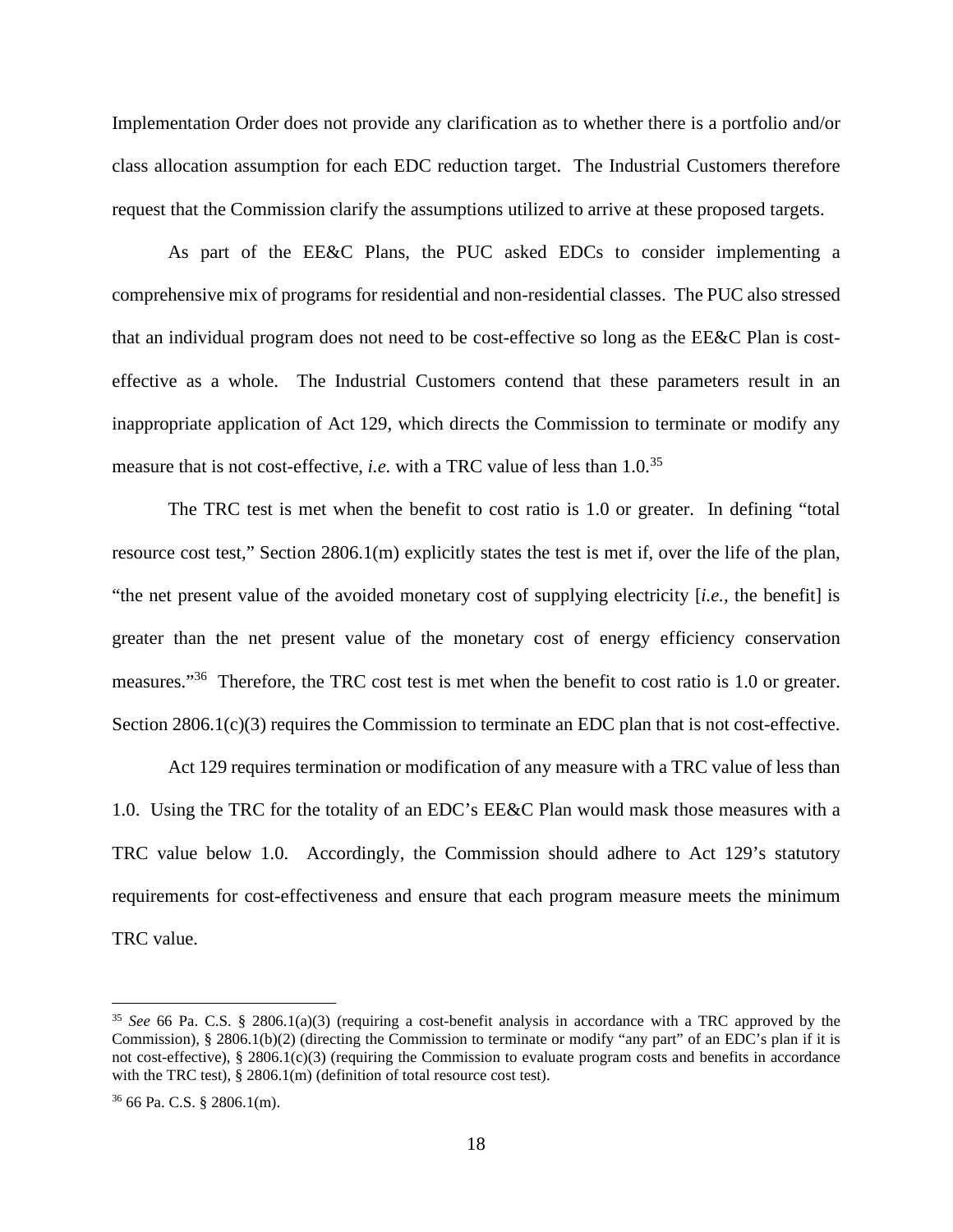# **2. The Commission Should Ensure that the Mandated Targets Reflecting Energy Efficiency-Based Peak Demand Reductions Do Not Conflict with the EDC's Obligation to Offer a Balanced Plan.**

Unlike the Phase III EE&C Plan, the Tentative Implementation Order omits a dispatched demand response program but replaces it with peak demand reductions that could significantly increase EDCs' reliance on Large C&I EE&C measures. Because the Commission has not provided sufficient information to assess the impacts of the proposed peak demand reduction on individual customer sectors, the Industrial Customers request that the Commission eliminate the proposed reduction targets from the Phase IV Plan.

The Tentative Implementation Order determined that the net benefits of pursuing reductions from dispatchable demand did not outweigh the costs.<sup>37</sup> Accordingly, the Tentative Implementation Order proposes to eliminate the dispatchable demand response program, but it proposes to preserve peak demand targets for each  $EDC<sup>38</sup>$  To develop such targets, the Commission relied on the SWE's determination of market potential for energy-efficiency-based demand response. As a result, the Commission proposes the following peak demand reductions for the applicable EDCs:

| Proposed Phase IV Peak Demand Reductions <sup>39</sup> |        |
|--------------------------------------------------------|--------|
| Duquesne:                                              | 67 MW  |
| Met-Ed:                                                | 85 MW  |
| Penelec:                                               | 91 MW  |
| Penn Power:                                            | 22 MW  |
| <b>West Penn:</b>                                      | 95 MW  |
| PECO:                                                  | 276 MW |
| PPL:                                                   | 244 MW |

<sup>37</sup> Tentative Implementation Order, p. 32.

<sup>38</sup> *Id.* at 32.

<sup>39</sup> *Id.* at 8.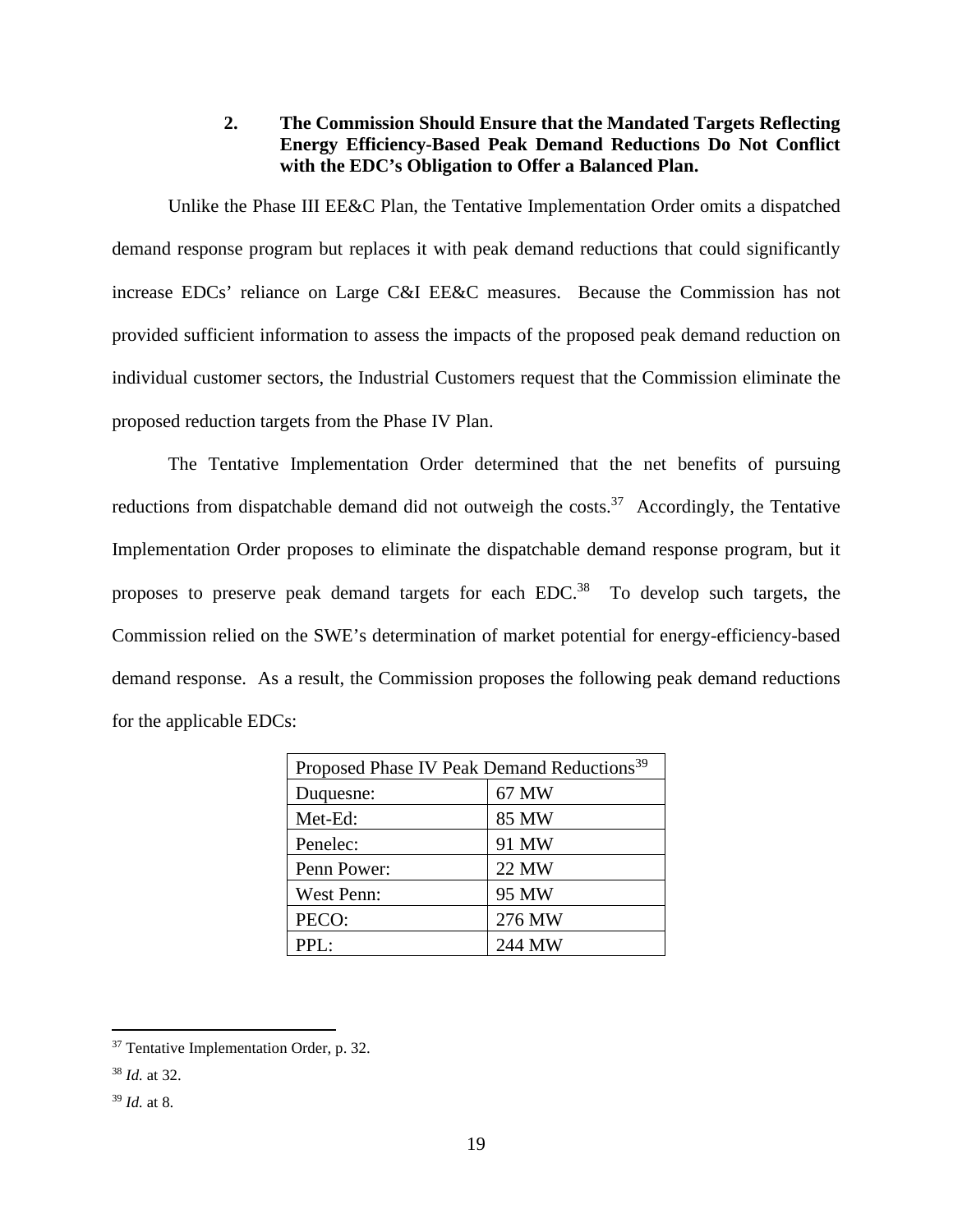The Industrial Customers are concerned that the Commission has not offered sufficient information to assess the impact of these Energy Efficiency-based peak demand reductions upon customers.

Specifically, the SWE Report lacks sufficient detail as to the derivation of the peak demand reduction targets.<sup>40</sup> With regard to the per-Megawatt-hour ("MWh") Energy Efficiency reductions, the SWE Report provides breakdown of the market potential for various customer sectors within each EDC's service territory.<sup>41</sup> Corresponding detail supporting the peak demand reduction targets is entirely absent from the report.

As a result, the Industrial Customers cannot determine whether the proposed peak demand reduction targets are reasonable or consistent with the statutory language requiring the EDCs to offer diverse alternatives for all customers of all rate classes.<sup>42</sup> Therefore, if the Commission elects to proceed with Phase IV, the peak demand reduction targets should be removed from the program.

# **3. Given the Uncertainty in the PJM Capacity Market and the Potential Cost Increases to Consumers, the PUC Should Not Require EDCs to Nominate Any Portion of Peak Demand Reductions Achieved by Their EE Portfolio in PJM's Capacity Auctions.**

The Commission proposed to require each EDC to nominate a portion of the peak demand reductions achieved by its EE portfolio as a capacity resource in PJM's forward capacity auctions.<sup>43</sup> As a result, even though the Commission eliminated DR programs, EDCs must still comply with peak demand reduction targets. EDCs that fail to meet the peak demand reduction targets will be subject to penalties pursuant to 66 Pa. C.S. § 2806.1(f). The Commission will,

<sup>40</sup> SWE Report, p. 57.

<sup>41</sup> *Id.* at 27-38.

<sup>42</sup> *See* 66 Pa. C.S. §§ 2806.1(a)(5), (b)(1)(i)(I).

<sup>43</sup> Tentative Implementation Order, pp. 35, 73-75.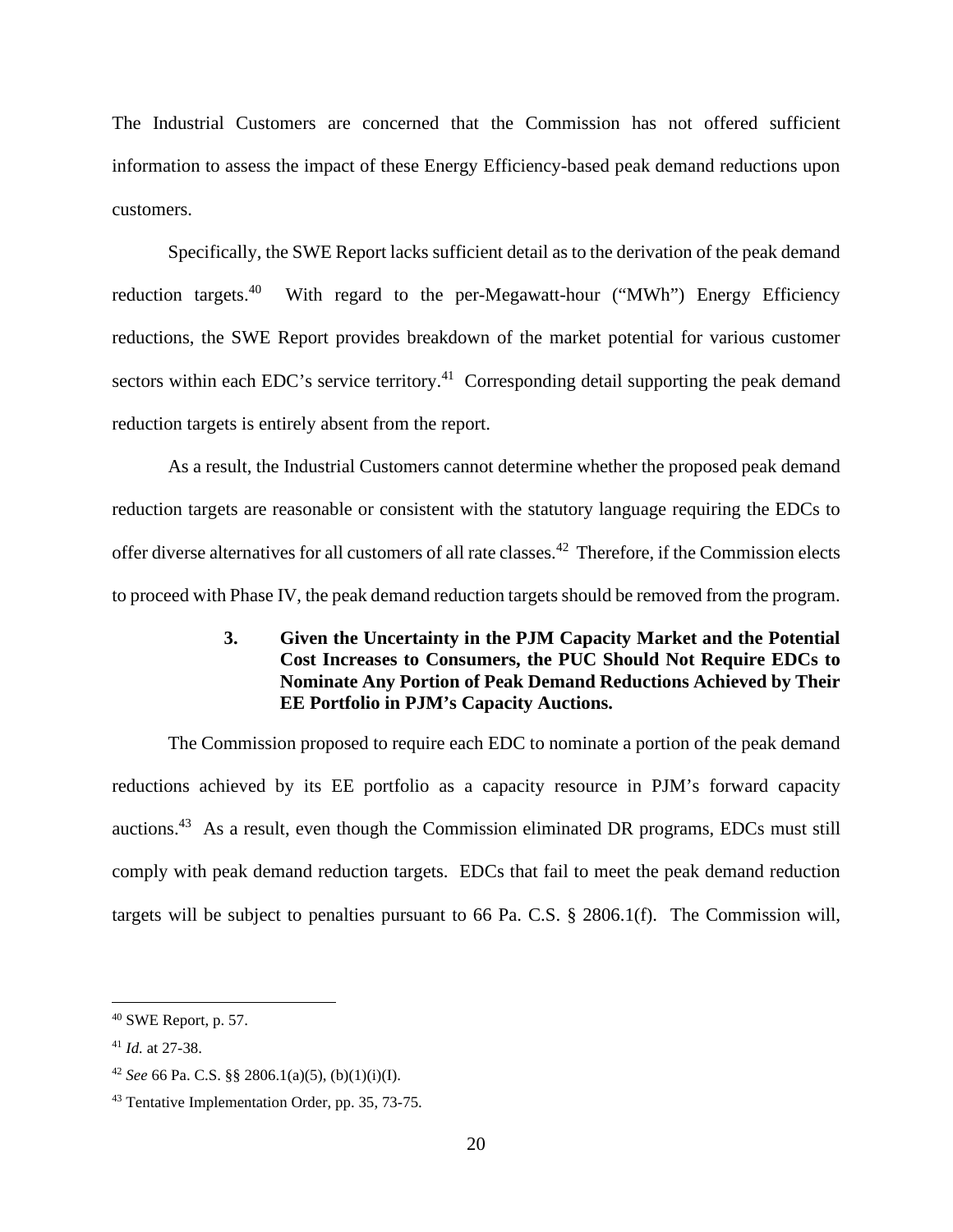therefore, require EDCs to provide a plan to bid peak demand reductions from EE resources into PJM's capacity market.

Given the uncertainty and potential cost increases associated with ongoing reforms in and legal challenges to PJM's capacity market relating to the Minimum Offer Pricing Rule ("MOPR"), the Industrial Customers request that the Commission not require or encourage EDCs to bid any portions of peak demand reductions achieved by their Act 129 EE portfolio in PJM capacity market auctions. On April 16, 2020, the Federal Energy Regulatory Commission ("FERC") issued an Order on Rehearing and Clarification affirming that new State-Subsidized Energy Efficiency resources that submit offers into PJM's capacity market will be subject to an expanded MOPR and associated default offer price floor.<sup>44</sup> When such resources are subsidized, FERC found that EE resources offering into the capacity market have the ability to impact and suppress capacity market prices.<sup>45</sup> In FERC's PJM capacity market MOPR proceeding, the PUC had argued that its Act 129 demand and EE programs should not be considered State Subsidies subject to the MOPR.<sup>46</sup> However, FERC denied the PUC's request and stated that the PUC would have to demonstrate that its EE program is cost effective under the "Competitive Exemption" to the MOPR.<sup>47</sup> Demonstrating the EE program's cost-effectiveness under the "Competitive Exemption" could be burdensome and difficult. If the PUC cannot demonstrate its EE programs are competitive, then any capacity market offer from a new EE resource associated with an Act 129 Program will be considered subsidized and subject to a default minimum price floor (that is likely higher than the

<sup>44</sup> "Order on Rehearing and Clarification," *Calpine Corp. et al. v. PJM Interconnection, L.L.C. et al.*, 171 FERC ¶ 61,035 (Apr. 16, 2020) (hereinafter "April 2020 MOPR Order").

<sup>45</sup> April 2020 MOPR Order at P 54, PP 255-256, fn. 446; *see also* "Order Establishing Just and Reasonable Rate," *Calpine Corp. et al. v. PJM Interconnection, L.L.C. et al.*, 169 FERC ¶ 61,239, at P 54 (Dec. 19, 2010).

<sup>46</sup> April 2020 MOPR Order at P 248.

<sup>47</sup> *Id.* at P 259.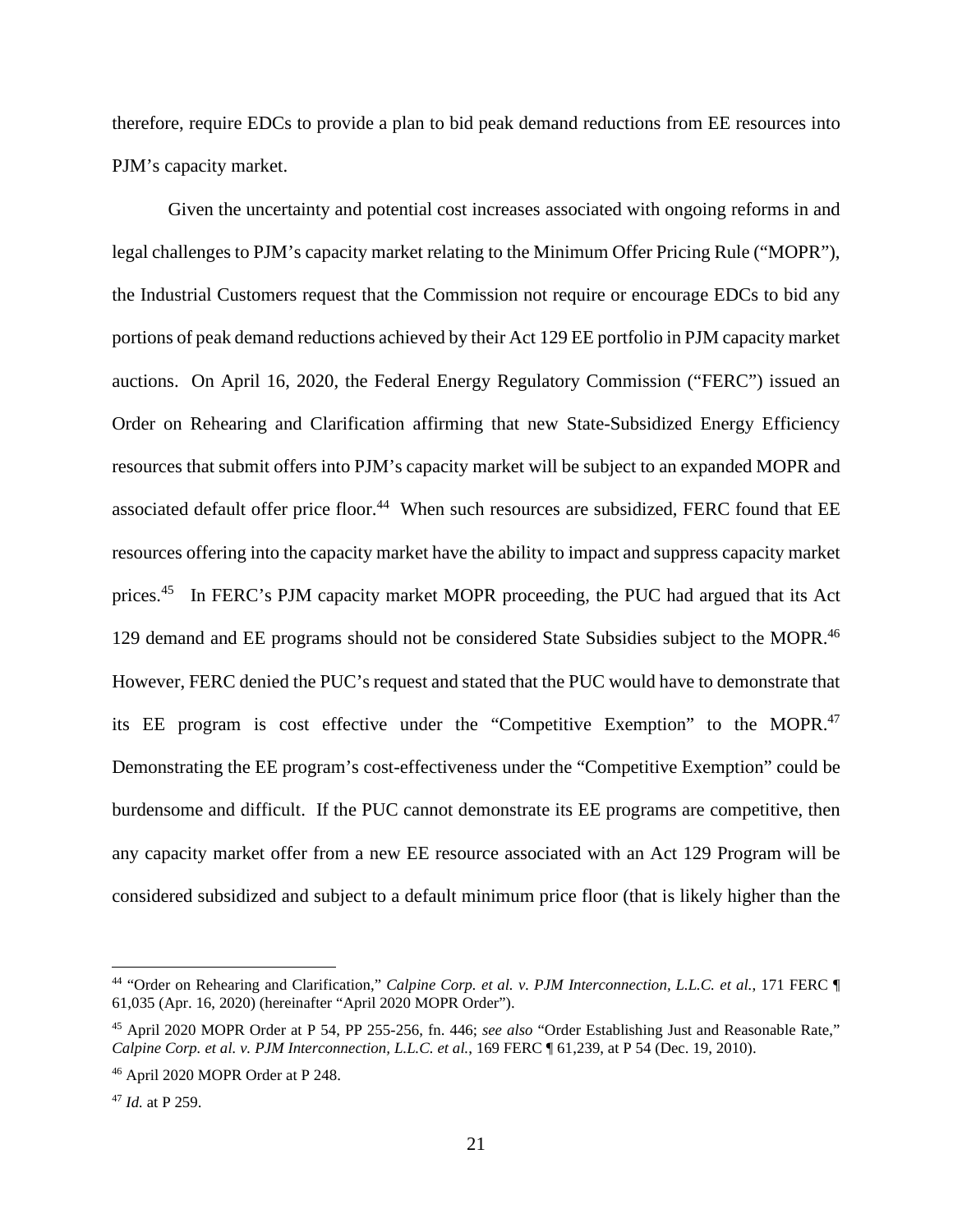EE resource's offer price absent such price mitigation).<sup>48</sup> As a result, capacity prices borne by customers could increase were a subsidized EE resource's offer to clear.<sup>49</sup> Accordingly, any increase in capacity costs for all customers would need to be considered in the TRC for an EE&C project, further complicating the cost-benefit analysis of a particular EE&C project/plan.

Additionally, the means by which PJM administratively accounts for Energy Efficiency in its auction process must also be accounted for in the Commission's cost-benefit analysis. The Independent Market Monitor ("IMM") for PJM has explained that the way PJM accounts for Energy Efficiency in its auctions results in Energy Efficiency participating as a supply resource that increases customer costs due to PJM's use of an EE "add back mechanism" when determining PJM's Reliability Requirement and the amount of cleared capacity. In its State of the Market Report, the IMM recommended that:

… energy efficiency resources (EE) not be included on the supply side of the capacity market, because PJM's load forecasts now account for future EE, unlike the situation when EE was first added to the capacity market. However, the [IMM] recommends that the PJM load forecast method should be modified so that EE impacts immediately affect the forecast without the long lag times incorporated in the current forecast method. If EE is not included on the supply side, there is no reason to have an add back mechanism. If EE remains on the supply side, the implementation of the EE add back mechanism should be modified to ensure that market clearing prices are not affected.<sup>50</sup>

Given the manner in which EE is processed in PJM's capacity market and the uncertainty triggered by the expansion of default price floor offers for subsidized resources, the Commission should not require EDCs to bid their EE reductions in PJM's capacity market. Aside from the cost

<sup>&</sup>lt;sup>48</sup> The FERC directed PJM to submit a new compliance filing (due June 1) proposing Tariff revisions to set the default offer price floor for new energy efficiency resources at the Net Cost of New Entry and existing energy efficiency resources at Net Avoidable Cost Rate. April 2020 MOPR Order at P 197.

<sup>&</sup>lt;sup>49</sup> While a significant increase in capacity prices and auction revenues may not occur in the near-term, the PUC must evaluate the long-term impact, especially given the proposed five-year length of Phase IV.

<sup>50</sup> Monitoring Analytics, 2019 State of the Market Report for PJM, at p. 38-39 (2020), *available at* https://www.monitoringanalytics.com/reports/PJM\_State\_of\_the\_Market/2019.shtml (last accessed Apr. 24, 2020).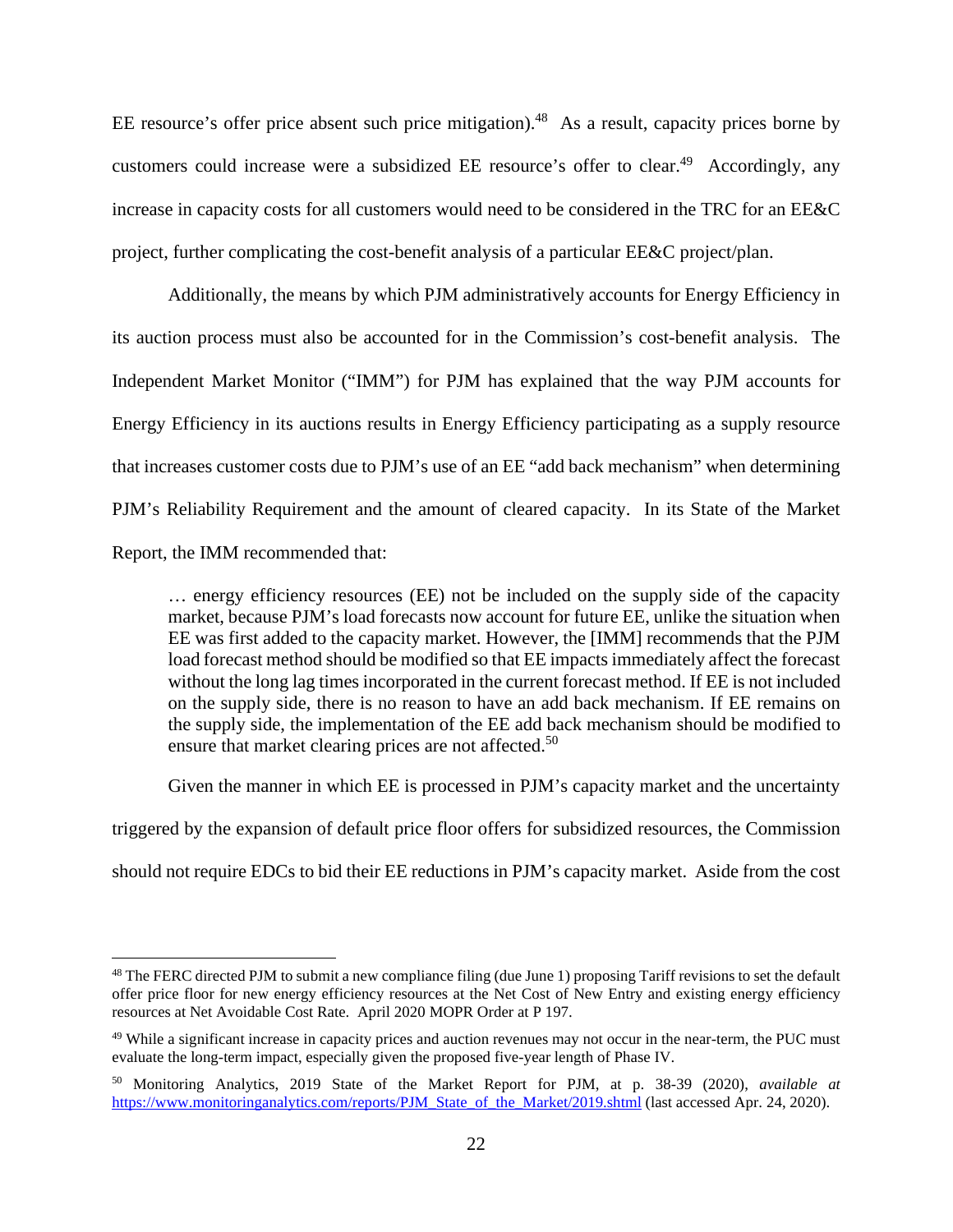and administrative uncertainty, the PJM capacity market will be subject to legal uncertainty well into the future, as numerous parties have already appealed FERC's MOPR orders to the D.C. Circuit and the Seventh Circuit Courts of Appeal.<sup>51</sup> Further, Industrial Customers note some states with certain generation policies are even considering exiting the PJM capacity market.<sup>52</sup> During these difficult and uncertain economic times, the Commission should avoid overly complicating any Act 129 Program (and increasing costs to consumers) by requiring EDCs to participate in PJM's capacity market with respect to EE reductions.

Accordingly, the Industrial Customers ask the Commission to not finalize its proposal to require EDCs to bid their EE reductions into PJM's capacity market.<sup>53</sup>

### **4. The Commission Should Reconsider Its Proposal Regarding Carryover Savings.**

For Phase IV, the Commission proposes that EDCs be allowed to apply the savings EDCs attained in Phase III in excess of the Phase III targets for application toward EDCs' Phase IV targets.<sup>54</sup> Those carryover savings may only be savings attained in Phase III. The PUC expressed concern that a program could "go dark" if targets are achieved solely through multiple phase carryover savings.<sup>55</sup>

<sup>51</sup> *See generally* FERC Docket Nos. EL16-49-000. The Illinois Commerce Commission has appealed FERC's orders to the Seventh Circuit while the following entities, among others, have appealed FERC's orders to the D.C. Circuit: American Public Power Association and American Municipal Power, Inc.; NextEra Desert Center Blythe, LLC; North Caroline Electric Membership Corp.; New Jersey Division of Rate Counsel (on behalf of other state consumer advocates); and Energy Harbor LLC.

<sup>52</sup> On March 27, 2020, the New Jersey Board of Public Utilities launched an investigation to evaluate alternatives to participation in PJM's capacity market. *See* BPU Docket No. EO20030203 (available at https://www.bpu.state.nj.us/bpu/pdf/boardorders/2020/202003); *see also* https://www.utilitydive.com/news/newjersey-looks-to-exit-pjm-capacity-market-worried-the-mopr-will-impede/575160/ (last accessed Apr. 26, 2020).

<sup>&</sup>lt;sup>53</sup> If the Commission proceeds to require EDCs to bid their EE reductions into PJM's capacity market, the Industrial Customers understand that any bidding requirement imposed on the EDCs should not prevent customers from making their own EE offerings into the PJM capacity market, should they wish to do so.

<sup>54</sup> Tentative Implementation Order, at 22-23

<sup>55</sup> *Id.* at 23.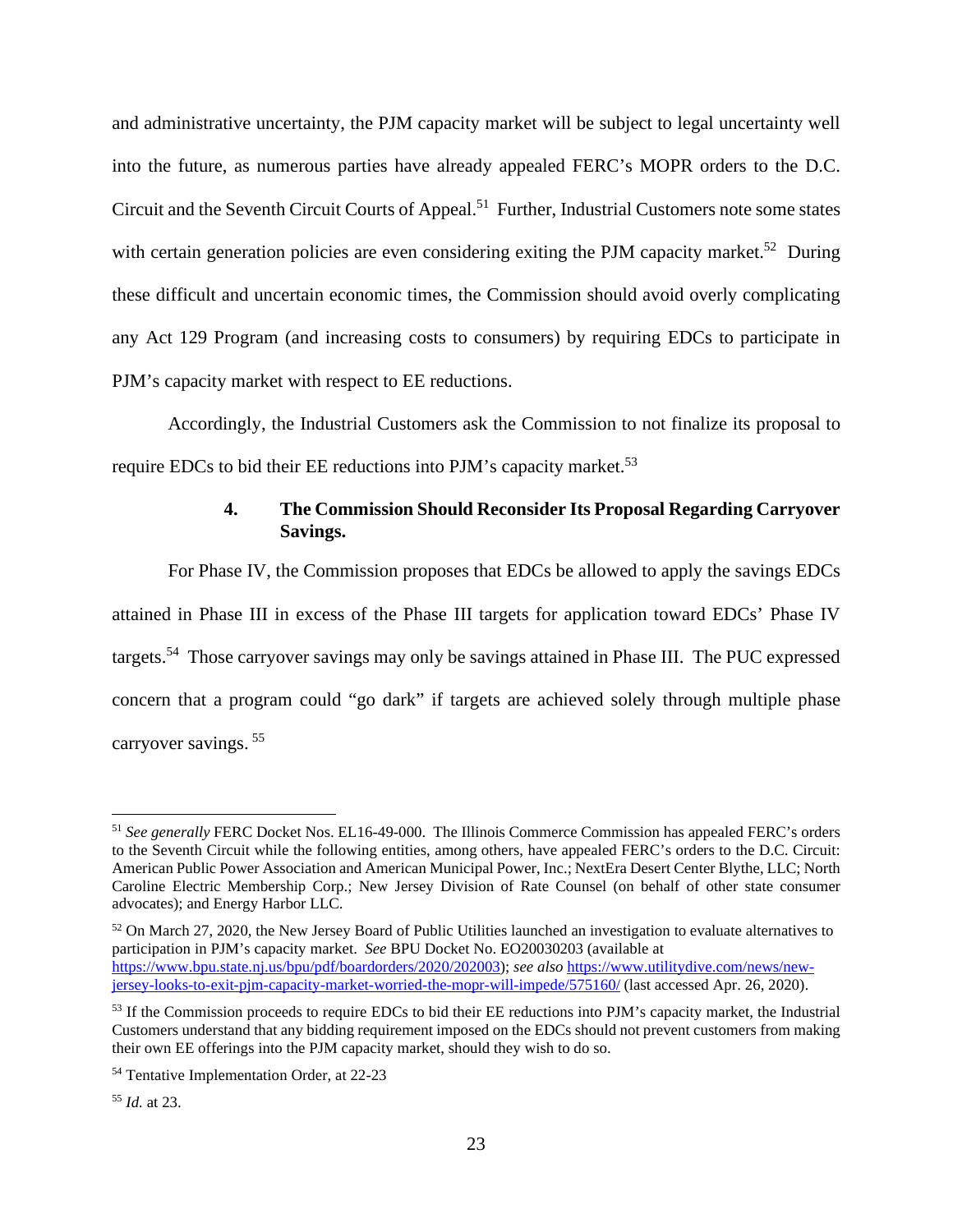Given that consumers ultimately bear the costs associated with energy and demand reductions, preventing EDCs from banking accumulated savings in excess of reduction requirements from previous phases deprives consumers of the benefits of previously paid-for efficiency reductions. The Industrial Customers urge the Commission to reconsider its proposal to limit carryover savings to savings actually achieved in Phase III in order to provide ratepayers with the maximum value of previously achieved efficiency savings.

#### **5. In Adherence to Cost Causation Principles, the Commission Should Not Continue Measures that Have a TRC Value of Less than 1.0.**

Act 129 requires the Commission to establish standards to ensure that each EDC's EE&C Plan includes a variety of measures and that each plan will provide the measures equitably to all customer classes. 66 Pa. C.S. § 2806.1(a)(5). The Commission believes the EDCs must offer a well-reasoned and balanced set of measures that are tailored to usage and to the potential for savings and reductions for each customer class. According to the Commission, while it is possible that the most cost-effective programs may not come proportionally from each class, all customers will benefit from the overall reasonable mix of programs because the programs have "the best" potential to impact future energy prices."<sup>56</sup>

With the collapse of energy demand due to COVID-19, the Industrial Customers question whether this conclusion is appropriate. The Commission has been reluctant to quantify "price suppression" effects in the Total Resource Cost test.<sup>57</sup> At this time, the supply/demand balance in the energy markets has been substantially altered, and available generation supply exceeds demand. Incremental decrease in demand achieved through a potential Phase IV will not substantially further depress future prices. In the Tentative Implementation Order, the

<sup>56</sup> *Id*. at 44.

<sup>57</sup> *See 2021 Total Resource Cost (TRC) Test*, Docket No. M-2019-3006868, at p. 52-55 (Order entered Dec. 19, 2019).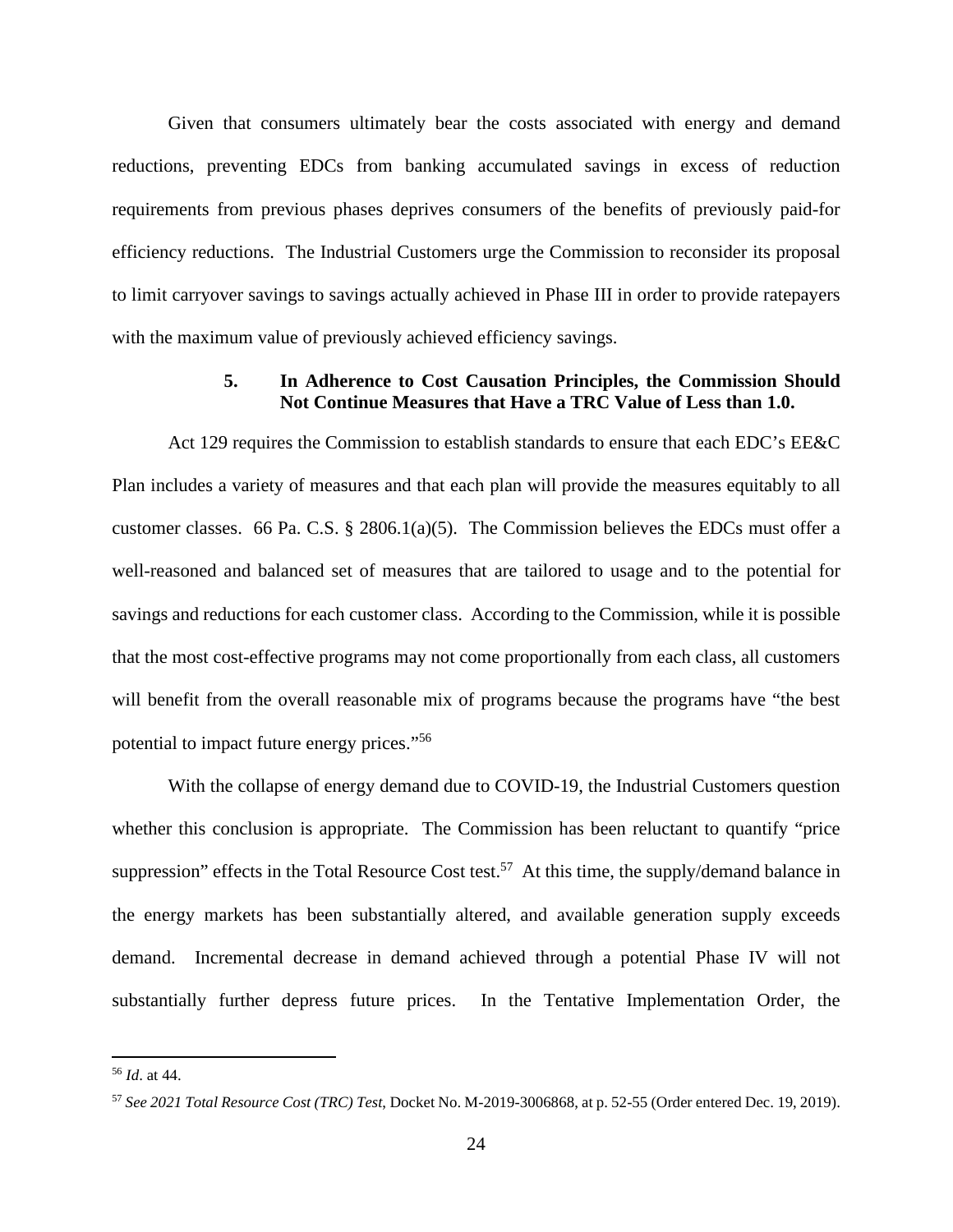Commission does not articulate how a reasonable mix of programs impacts energy prices or justify the use of such a general approach if certain classes are benefiting more from the program than others.

Section 2806.1(b)(2) explicitly states:

The commission shall direct an electric distribution company to modify or terminate any part of a plan approved under this section if, after an adequate period of implementation, the commission determines that an energy efficiency or conservation measure in the plan will not achieve the required reductions in consumption in a cost-effective manner under subsections (c) and (d).<sup>58</sup>

The measures for many customer classes have remained constant (or substantially similar) during Phases I, II and III. These three phases constitute a sufficient implementation period to determine what measures will be cost-effective and demonstrate TRC values over 1.0. The Commission must adhere to the express language of Act 129 by omitting or removing any measures with TRC values below 1.0. For these reasons, Industrial Customers respectfully ask the Commission to refrain from approving or continuing measures that have TRC values of less than 1.0 as required by Sections 2806.1(a)(2) and 2806.1(c)(3) of Act 129,<sup>59</sup> even if that means that a particular class does not have any measures as part of the Plan.

# **6. The Commission Should Remove Rebate Structures from the Expedited Review Process.**

Act 129 requires the PUC to establish procedures through which recommendations can be made as to additional measures that will enable an EDC to improve its plan.<sup>60</sup> The Tentative Implementation Order proposes to adopt the Phase III expedited review process for minor EE&C

<sup>58</sup> 66 Pa. C.S. § 2806.1(b)(2).

 $59\,66$  Pa. C.S. § 2806.1(a)(3) (requiring a cost-benefit analysis in accordance with a TRC approved by the Commission),  $\S 2806.1(c)(3)$  (requiring the Commission to evaluate program costs and benefits in accordance with the TRC test); *see also* 66 Pa. C.S. § 2806.1(b)(2) (providing the Commission with the authority to terminate an EDC's plan if it is not cost-effective), § 2806.1(m) (definition of total resource cost test).

 $60$  66 Pa. C.S. § 2806.1(a)(6).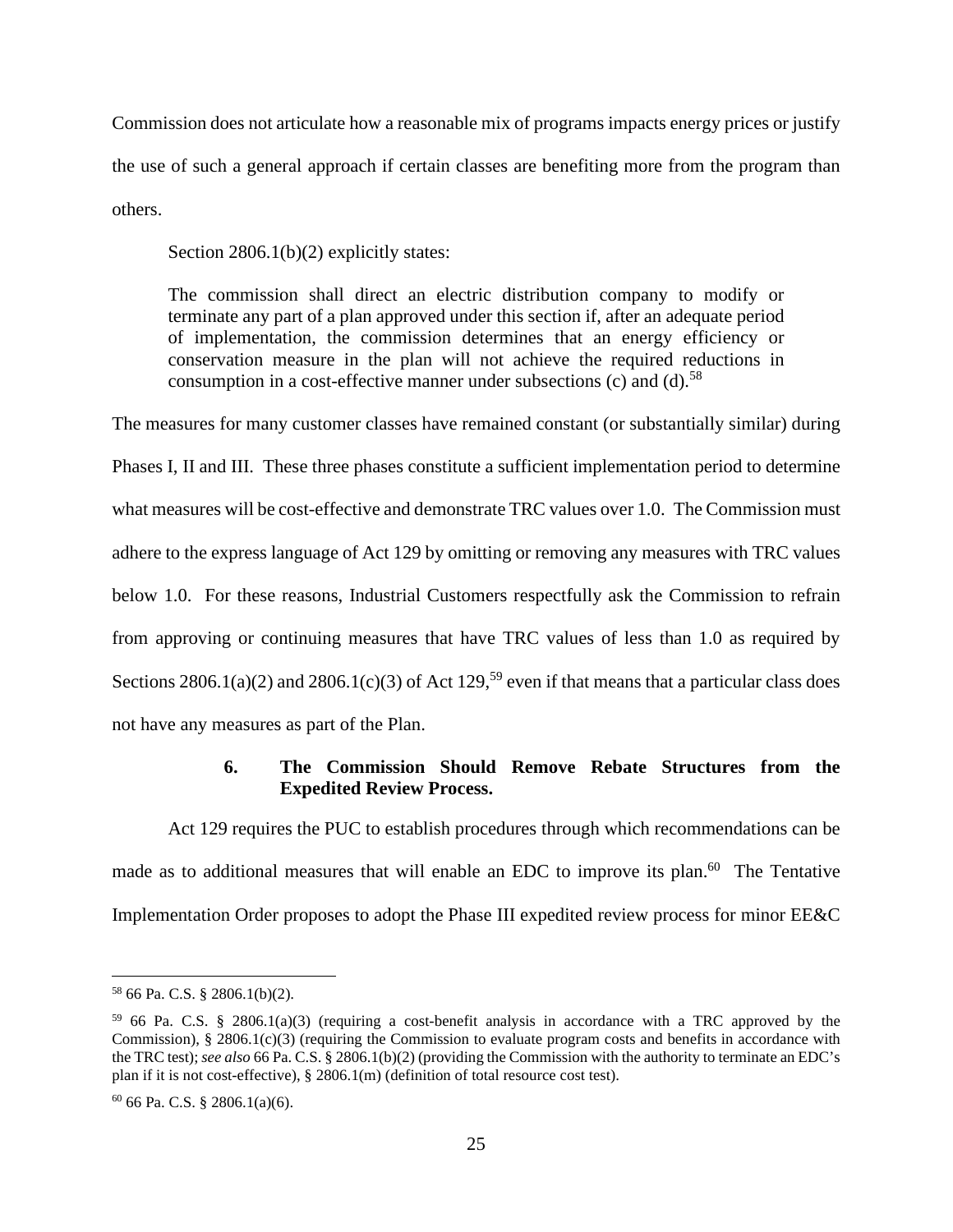Plan changes.<sup>61</sup> The expedited process allows for review of proposed changes to rebate structure or amount, as long as the change does not increase the overall costs to that customer class. The Industrial Customers respectfully request that the Commission remove consideration of rebate structures from the expedited review process. Changes to rebate structures can result in vastly different compensation levels for customers implementing the same measures based on the timing of these customers' applications to the EDC. Because changes in rebates implicates intraclass cost subsidization, as well as fundamental fairness and equity issues, consideration of rebate structures should be subject to the more robust comment and review activity that exists for "non-minor" changes.

# **7. The Commission Should Require EDCs to Provide Justification Regarding the Use of a CSP to Perform EE&C Plan Functions.**

Act 129 compels the PUC to establish procedures to require EDCs to competitively bid all contracts with CSPs.<sup>62</sup> As in prior phases, the PUC proposes to require that all Phase IV contracts be competitively bid and that EDCs file CSP Request for Proposal ("RFP") bidding procedures. CSPs may perform some or all functions of an EE&C Plan. As in previous Phases, the Commission would require EDCs to provide detailed justification regarding the use (or non-use) of a CSP to perform EE&C Plan functions.<sup>63</sup>

The Industrial Customers support the Commission's proposal and further recommend that CSP costs for each EE&C measure be reported by the EDCs in their annual reports and be separately stated from any compensation that is provided to the customers of the CSP service. Payments to CSPs for other services should be publicly available and classified as administrative

<sup>61</sup> *Id*. at 45-47.

 $62$  66 Pa. C.S. § 2806.1(a)(7).

<sup>63</sup> Tentative Implementation Order, pp. 57-61.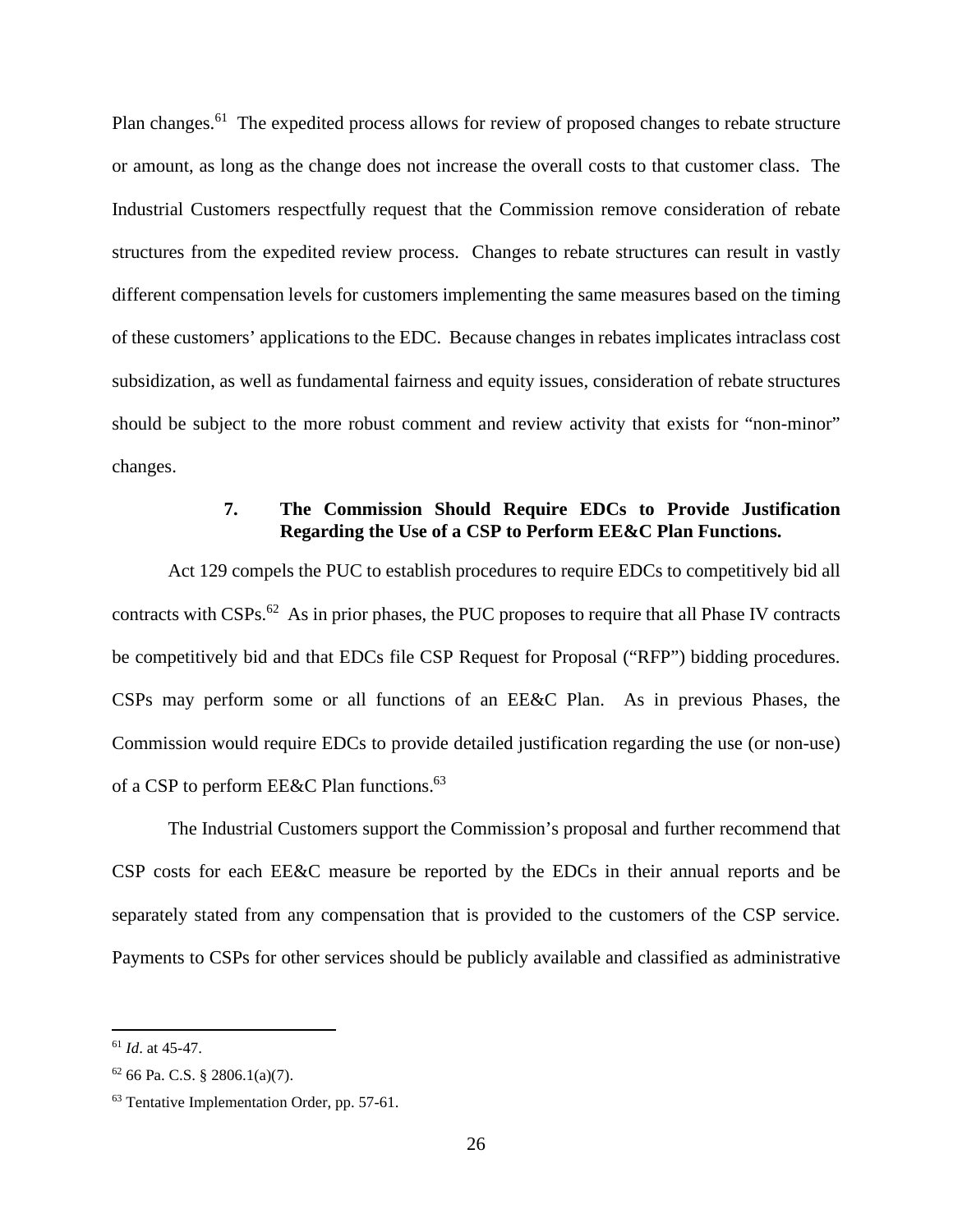costs for reporting purposes. The Commission should further consider cost-effectiveness as a component of evaluating an EDC's justification for use or non-use of CSPs for EE&C measures. CSP-related costs should be included in the EDCs' estimates of all EE&C program administrative costs to ensure the Commission's determination of allowable costs is just and reasonable. The Industrial Customers further submit that EDCs should not be permitted to recover any costs for acts that are inconsistent with their EE&C Plans. Finally, the Industrial Customers recommend that the CSP contract review process be public and transparent.

Importantly, the Commission recognized that any Commission approval of an EDCproposed contract does not constitute a determination that the filing is in the public interest and that the associated costs/expenses are reasonable and prudent for purposes of cost recovery.<sup>64</sup> The Commission explained that those issues will be addressed in appropriate cost recovery proceedings. The Industrial Customers respectfully request that the PUC clarify and explain the nature of those cost recovery proceedings and when they would take place.

### **8. The Commission Should Not Allow EDCs to Utilize the Full Phase IV Budget, Regardless of Phase III Spending and Targets Achieved.**

As in prior phases, the PUC proposes to allow the EDCs to utilize the full Phase IV budget, regardless of Phase III spending and consumption reduction target attainment.<sup>65</sup> The Commission believes it would be more beneficial to all parties, including ratepayers, for EDCs to be allowed to spend Phase III budgets to attain savings in excess of compliance targets – which could then be used in Phase IV for compliance – without a commensurate reduction in Phase IV budgets. The Industrial Customers submit that the Commission's proposal is unreasonable and inconsistent with principles of cost-effectiveness. EDCs' EE&C budgets are statutorily capped at a maximum value

<sup>64</sup> *Id*. at 61.

<sup>65</sup> Tentative Implementation Order, p. 69.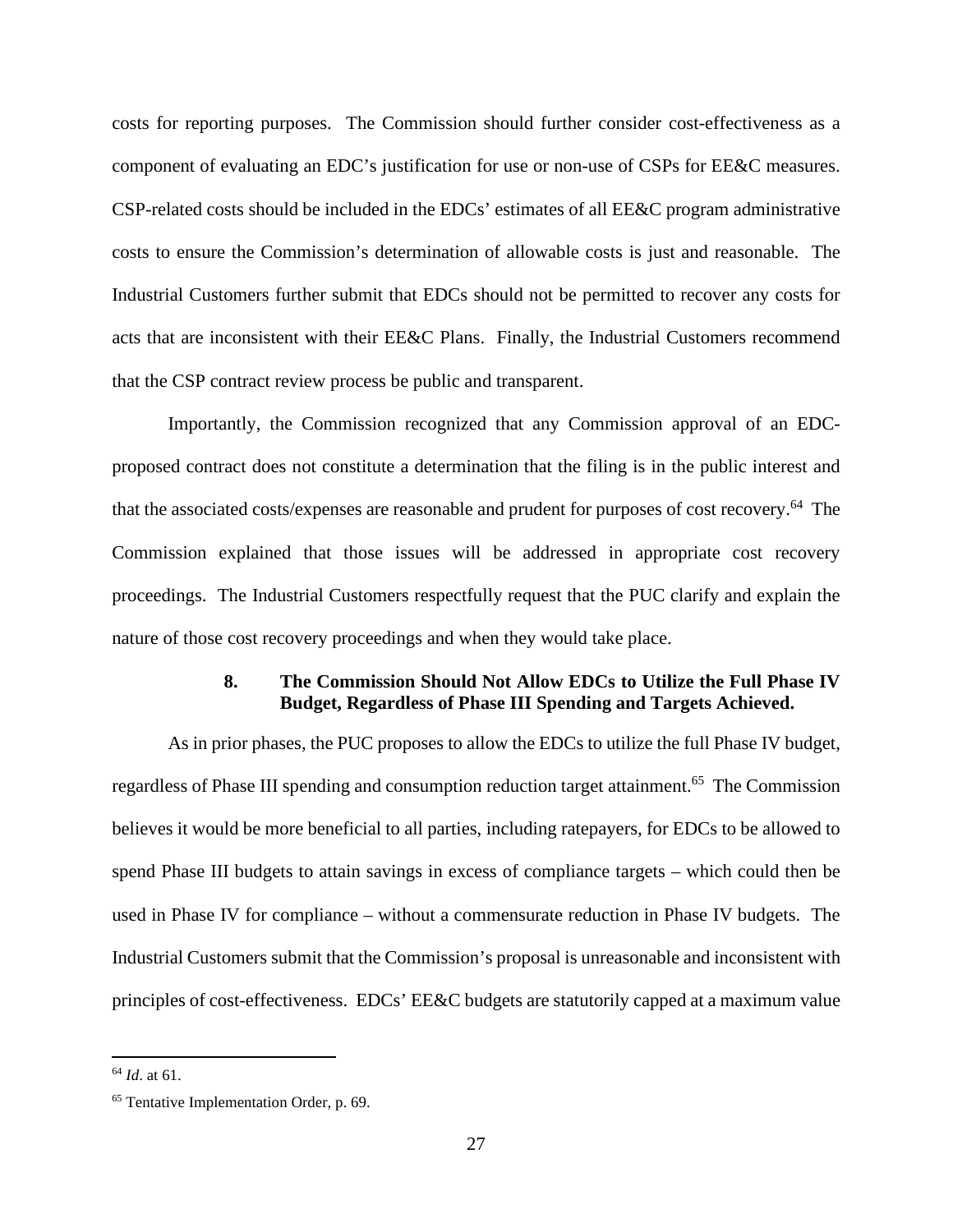only; no minimum budget is statutorily prescribed. The Commission has flexibility to reduce the budget to levels appropriate to achieve the energy and efficiency objectives of Act 129. Reducing the Phase IV budget, rather than allowing for the maximum statutory cap regardless of Phase III spending and attainment, would be consistent with the intent of the statute, which requires the Commission to examine energy efficiency and conservation as separate regulatory objectives. Moreover, unless the Commission modifies its proposal regarding the carry-forward of kilowatthour ("kWh") savings, customers will not benefit from EDCs' spending their full Phase III budgets. The Industrial Customers, therefore, urge the Commission to reconsider its Phase IV EE&C budget proposal and ensure that any adopted budget is consistent with the objectives of Act 129 and cost-causation principles.

#### **III. CONCLUSION**

Since the Commission issued the Implementation Order for Phase IV, the economic climate has changed significantly and will continue fluctuating for the foreseeable future due to COVID-19. Across the country and in this Commonwealth, commercial and industrial businesses have been forced to shutter their operations and furlough employees due to stay home orders. Decreased operations in the commercial and industrial sectors<sup>66</sup> have led to nationwide decreases in power demand. The pandemic could cause nationwide and global recessions, resulting in flat-to-negative power demand and lasting damage to the economy of the United States and the Commonwealth of Pennsylvania. The Commission should, therefore, exercise its discretion pursuant to Section 501 of the Public Utility Code<sup>67</sup> to postpone the implementation of Phase IV for at least one year in

<sup>66</sup> Initial studies indicate significant declines in Gross Domestic Product from the manufacturing and construction sectors for Quarter 2 of 2020. *See* Brattle Report at Slide 10.

<sup>67</sup> 66 Pa.C.S. § 501.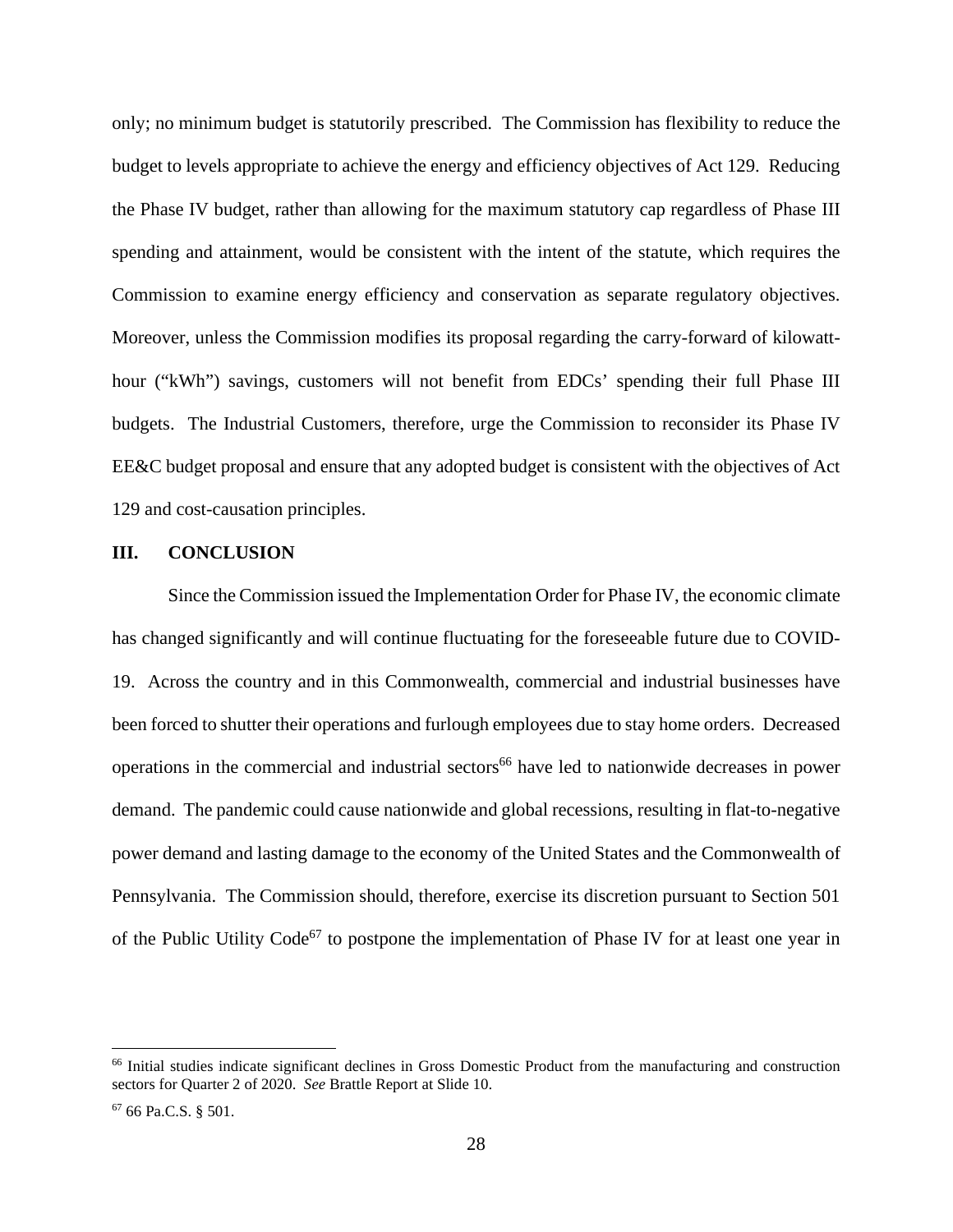order to provide some respite to all Pennsylvania customers in the face of an already tumultuous business environment.

Further, Large C&I customers should not be forced to participate in Phase IV when the costs of participation in the program have not been demonstrated to be just and reasonable or commensurate with the benefits of the program. The Industrial Customers, therefore, respectfully ask the Commission not to mandate participation in Phase IV for the Large C&I customer classes.

Assuming, however, that the Commission does move forward with Phase IV and require the participation of Large C&I customers, the Industrial Customers respectfully request that the Commission address the concerns set forth herein by the Industrial Customers with respect to the proposed requirements in the Commission's Tentative Implementation Order.